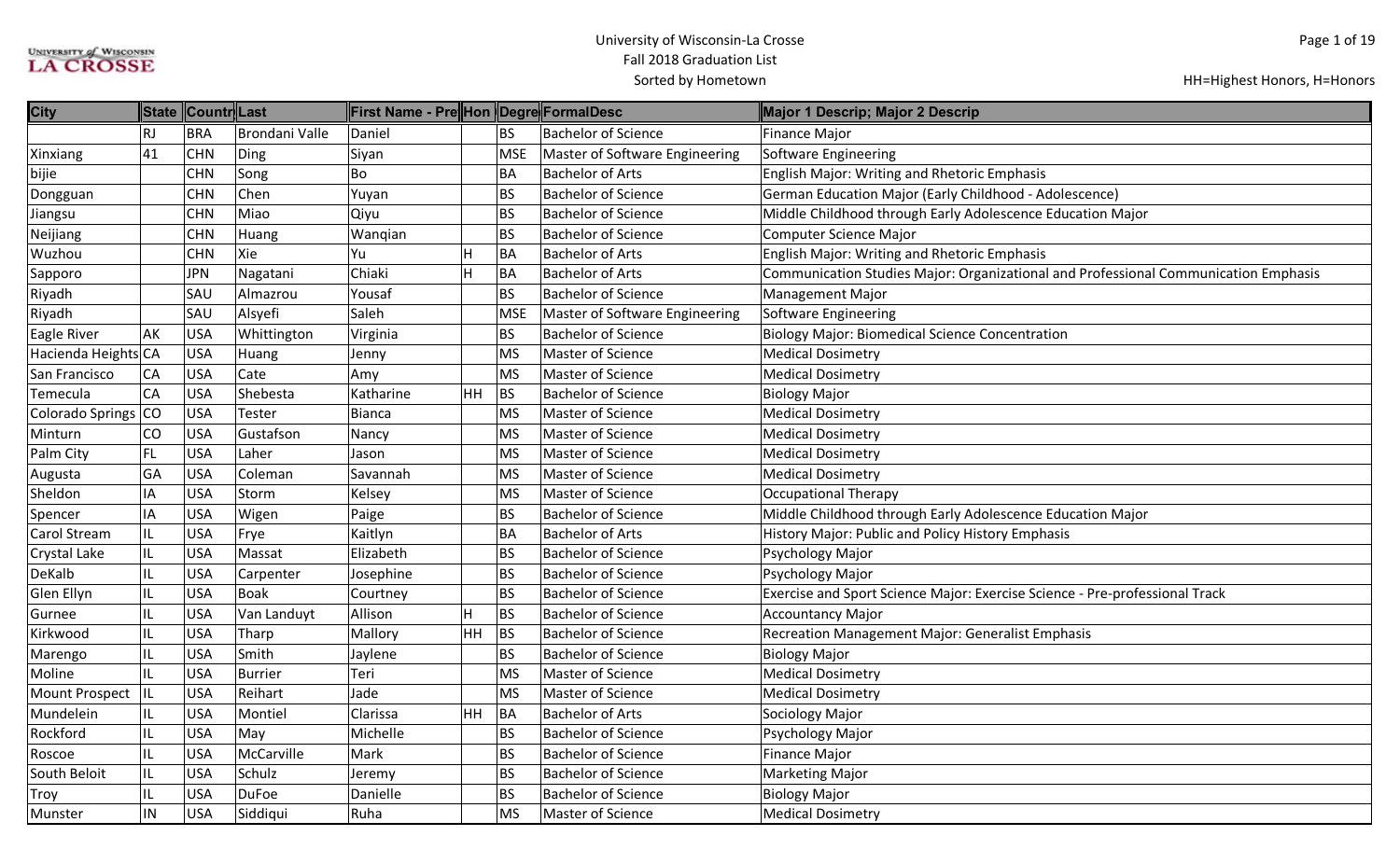| <b>City</b>             |           | State Countr Last |             | ∥First Name - Pre∥Hon ∥Degre∥FormalDesc |    |           |                            | Major 1 Descrip; Major 2 Descrip                                                              |
|-------------------------|-----------|-------------------|-------------|-----------------------------------------|----|-----------|----------------------------|-----------------------------------------------------------------------------------------------|
| Lexington               | ΚY        | <b>USA</b>        | Edel        | Andrew                                  |    | <b>MS</b> | Master of Science          | <b>Medical Dosimetry</b>                                                                      |
| Arlington               | MA        | <b>USA</b>        | Hopkins     | <b>Nick</b>                             |    | <b>MS</b> | Master of Science          | <b>Medical Dosimetry</b>                                                                      |
| Boston                  | MA        | <b>USA</b>        | Miles       | Nathaniel                               |    | <b>MS</b> | Master of Science          | <b>Medical Dosimetry</b>                                                                      |
| Abingdon                | MD        | <b>USA</b>        | Keil        | Jeanette                                |    | <b>MS</b> | Master of Science          | <b>Medical Dosimetry</b>                                                                      |
| Chesterfield            | MI        | <b>USA</b>        | Palermino   | Jacquelyn                               |    | <b>MS</b> | Master of Science          | <b>Medical Dosimetry</b>                                                                      |
| Houghton                | MI        | <b>USA</b>        | Sherman     | Jane                                    |    | <b>MS</b> | Master of Science          | Occupational Therapy                                                                          |
| Marquette               | MI        | <b>USA</b>        | Alexander   | Tyler                                   |    | <b>BS</b> | <b>Bachelor of Science</b> | <b>Marketing Major</b>                                                                        |
| <b>Sterling Heights</b> | MI        | <b>USA</b>        | Puzzonia    | Julie                                   |    | <b>MS</b> | Master of Science          | <b>Medical Dosimetry</b>                                                                      |
| Altura                  | <b>MN</b> | <b>USA</b>        | Schultz     | <b>Bradley</b>                          |    | <b>BS</b> | <b>Bachelor of Science</b> | Finance Major                                                                                 |
| Andover                 | MN        | <b>USA</b>        | Bates       | Sabrina                                 |    | <b>MS</b> | Master of Science          | <b>Therapeutic Recreation</b>                                                                 |
| Andover                 | MN        | <b>USA</b>        | Hofschild   | Kara                                    |    | <b>MS</b> | Master of Science          | Occupational Therapy                                                                          |
| Anoka                   | <b>MN</b> | <b>USA</b>        | Jones       | Israel                                  |    | <b>BS</b> | <b>Bachelor of Science</b> | Finance Major; Management Major                                                               |
| <b>Apple Valley</b>     | MN        | <b>USA</b>        | Mehr        | Amber                                   |    | <b>MS</b> | Master of Science          | <b>Medical Dosimetry</b>                                                                      |
| <b>Apple Valley</b>     | <b>MN</b> | <b>USA</b>        | See         | Alan                                    |    | <b>BS</b> | <b>Bachelor of Science</b> | <b>Finance Major</b>                                                                          |
| Blaine                  | MN        | <b>USA</b>        | Koester     | Mitchell                                |    | <b>MS</b> | Master of Science          | <b>Recreation Management</b>                                                                  |
| Bloomington             | <b>MN</b> | <b>USA</b>        | Brechon     | Alisha                                  | HH | BS        | <b>Bachelor of Science</b> | <b>Management Major</b>                                                                       |
| Bloomington             | MN        | <b>USA</b>        | Nieting     | Nickolas                                |    | <b>BS</b> | <b>Bachelor of Science</b> | <b>Accountancy Major</b>                                                                      |
| <b>Brook Park</b>       | MN        | <b>USA</b>        | Kastenbauer | Louis                                   |    | <b>BS</b> | <b>Bachelor of Science</b> | <b>Marketing Major</b>                                                                        |
| <b>Brooklyn Park</b>    | MN        | <b>USA</b>        | Spiro       | Ryan                                    |    | <b>BS</b> | <b>Bachelor of Science</b> | Accountancy Major; Finance Major                                                              |
| <b>Brooklyn Park</b>    | MN        | <b>USA</b>        | Grant       | Krista                                  |    | <b>BS</b> | <b>Bachelor of Science</b> | Psychology Major                                                                              |
| <b>Brooklyn Park</b>    | MN        | <b>USA</b>        | Jonason     | Kelsey                                  | H  | <b>BS</b> | <b>Bachelor of Science</b> | Communication Studies Major: Advocacy and Communication Criticism Emphasis                    |
| Byron                   | <b>MN</b> | <b>USA</b>        | DeWaard     | Rachel                                  | H  | BS        | <b>Bachelor of Science</b> | Mathematics Major; Economics Major                                                            |
| Caledonia               | <b>MN</b> | <b>USA</b>        | Halverson   | Haley                                   |    | <b>BS</b> | <b>Bachelor of Science</b> | Management Major                                                                              |
| Champlin                | <b>MN</b> | <b>USA</b>        | Hanson      | McKenna                                 | HH | BS        | <b>Bachelor of Science</b> | Early Childhood through Middle Childhood Education Major                                      |
| Chanhassen              | <b>MN</b> | <b>USA</b>        | Jessen      | Ryan                                    |    | <b>BS</b> | <b>Bachelor of Science</b> | Computer Science Major                                                                        |
| Chaska                  | <b>MN</b> | <b>USA</b>        | Rekow       | Emily                                   | HH | <b>BA</b> | <b>Bachelor of Arts</b>    | Communication Studies Major: Advocacy and Communication Criticism Emphasis                    |
| Chisago City            | <b>MN</b> | <b>USA</b>        | Graeve      | Kyle                                    |    | <b>BS</b> | <b>Bachelor of Science</b> | Marketing Major; Finance Major                                                                |
| Chisago City            | MN        | <b>USA</b>        | Hudrlik     | Benjamin                                |    | <b>BA</b> | <b>Bachelor of Arts</b>    | History Major: Regional Emphasis                                                              |
| Chisago City            | <b>MN</b> | <b>USA</b>        | Sager       | Meagan                                  | H  | BS        | <b>Bachelor of Science</b> | Middle Childhood through Early Adolescence Education Major                                    |
| Coon Rapids             | <b>MN</b> | <b>USA</b>        | Craft       | Amanda                                  |    | <b>BS</b> | <b>Bachelor of Science</b> | <b>Biology Major: Environmental Science Concentration</b>                                     |
| Dakota                  | <b>MN</b> | <b>USA</b>        | McGuire     | Hayli                                   |    | <b>BS</b> | <b>Bachelor of Science</b> | Microbiology Major: Biomedical Concentration                                                  |
| Dakota                  | MN        | <b>USA</b>        | Schmidt     | Aimee                                   | H  | BS        | <b>Bachelor of Science</b> | <b>Therapeutic Recreation Major</b>                                                           |
| Edina                   | MN        | <b>USA</b>        | Schliesman  | Greta                                   | HH | BA        | <b>Bachelor of Arts</b>    | Communication Studies Major: Broadcast and Digital Media Emphasis                             |
| Farmington              | <b>MN</b> | <b>USA</b>        | Cecchettini | Morgan                                  | HH | BS        | <b>Bachelor of Science</b> | Early Childhood through Middle Childhood Education Major                                      |
| <b>Golden Valley</b>    | <b>MN</b> | <b>USA</b>        | Westman     | Sarah                                   |    |           |                            | MEPD Master of Education - Professional Professional Development: Learning Community Emphasis |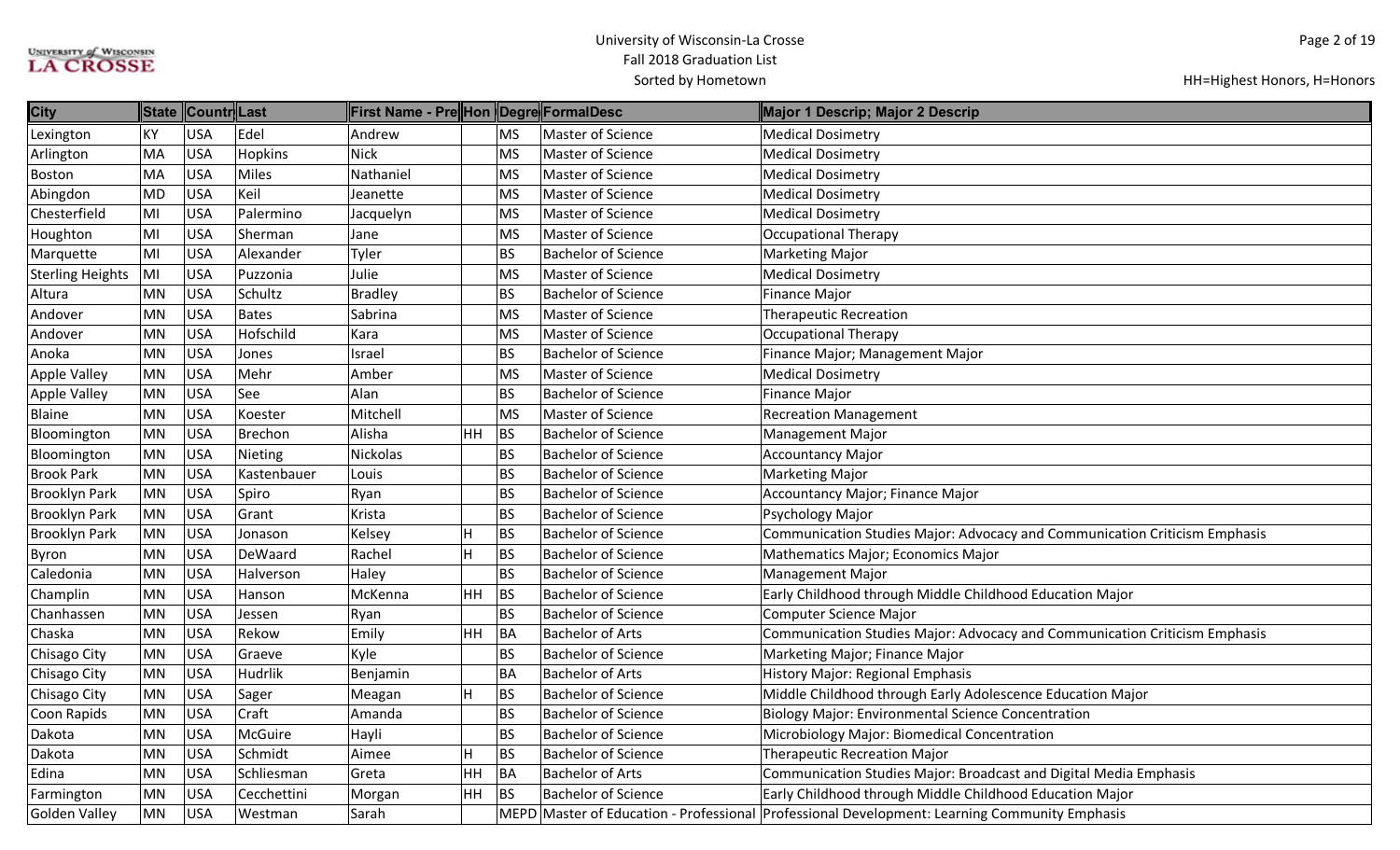| <b>City</b>        | <b>State</b> | Countr Last |                   | ∥First Name - Pre∥Hon ∥Degre∥FormalDesc |                           |           |                            | Major 1 Descrip; Major 2 Descrip                                                              |
|--------------------|--------------|-------------|-------------------|-----------------------------------------|---------------------------|-----------|----------------------------|-----------------------------------------------------------------------------------------------|
| Greenwood          | MN           | <b>USA</b>  | Harnell           | Delaney                                 | HH BS                     |           | <b>Bachelor of Science</b> | Exercise and Sport Science Major: Exercise Science - Pre-professional Track                   |
| Hamburg            | <b>MN</b>    | <b>USA</b>  | Beneke            | Alyssa                                  |                           | <b>MS</b> | Master of Science          | Occupational Therapy                                                                          |
| <b>Hastings</b>    | <b>MN</b>    | <b>USA</b>  | Helget            | Anna                                    | <b>HH</b>                 | BS        | <b>Bachelor of Science</b> | Public Administration Major                                                                   |
| Henderson          | <b>MN</b>    | <b>USA</b>  | Pumper            | Rylee                                   |                           | <b>BS</b> | <b>Bachelor of Science</b> | Psychology Major                                                                              |
| Hibbing            | <b>MN</b>    | <b>USA</b>  | Carda             | Joanne                                  |                           | <b>MS</b> | Master of Science          | <b>Medical Dosimetry</b>                                                                      |
| Holdingford        | <b>MN</b>    | <b>USA</b>  | Willoughby        | Kyle                                    |                           | <b>BS</b> | <b>Bachelor of Science</b> | Archaeological Studies Major                                                                  |
| Kasson             | MN           | <b>USA</b>  | Eisenbeis         | Jonas                                   | H                         | BA        | <b>Bachelor of Arts</b>    | English Major: Rhetoric and Writing Emphasis                                                  |
| La Crescent        | <b>MN</b>    | <b>USA</b>  | Durst             | Greta                                   | HH                        | BA        | <b>Bachelor of Arts</b>    | English Major: Rhetoric and Writing Emphasis; Philosophy Major                                |
| La Crescent        | <b>MN</b>    | <b>USA</b>  | Burg              | Skylar                                  |                           | <b>BS</b> | <b>Bachelor of Science</b> | Biology Major: Plant and Fungal Biology Concentration                                         |
| La Crescent        | MN           | <b>USA</b>  | Covey             | Anthony                                 |                           | <b>BS</b> | <b>Bachelor of Science</b> | Physics Major                                                                                 |
| La Crescent        | <b>MN</b>    | <b>USA</b>  | Ferrier           | Matthew                                 |                           | <b>BS</b> | <b>Bachelor of Science</b> | <b>Accountancy Major</b>                                                                      |
| La Crescent        | <b>MN</b>    | <b>USA</b>  | Nestor            | Peter                                   |                           | <b>BS</b> | <b>Bachelor of Science</b> | Management Major                                                                              |
| La Crescent        | <b>MN</b>    | <b>USA</b>  | Scheil            | Reiley                                  |                           | <b>BS</b> | <b>Bachelor of Science</b> | Sociology Major                                                                               |
| La Crescent        | <b>MN</b>    | <b>USA</b>  | Velez             | Jessica                                 |                           | <b>BS</b> | <b>Bachelor of Science</b> | Middle Childhood through Early Adolescence Education Major                                    |
| La Crescent        | <b>MN</b>    | <b>USA</b>  | Wally             | Miranda                                 |                           | <b>BS</b> | <b>Bachelor of Science</b> | Sociology Major                                                                               |
| La Crescent        | <b>MN</b>    | <b>USA</b>  | Wieser            | Megan                                   |                           |           |                            | MEPD Master of Education - Professional Professional Development: Learning Community Emphasis |
| Lake City          | MN           | <b>USA</b>  | Klipfel           | Benjamin                                |                           | <b>BS</b> | <b>Bachelor of Science</b> | Computer Science Major                                                                        |
| Lakefield          | <b>MN</b>    | <b>USA</b>  | Schumann          | Julia                                   | HH                        | <b>BS</b> | <b>Bachelor of Science</b> | Psychology Major                                                                              |
| Lakeville          | <b>MN</b>    | <b>USA</b>  | Brattland         | Kaitlyn                                 |                           | <b>MS</b> | Master of Science          | Occupational Therapy                                                                          |
| Lakeville          | MN           | <b>USA</b>  | Hester            | Adrienne                                |                           | <b>BS</b> | <b>Bachelor of Science</b> | Physics Major: Biomedical Concentration                                                       |
| Loretto            | MN           | <b>USA</b>  | McNaughton        | Sam                                     |                           | <b>BA</b> | <b>Bachelor of Arts</b>    | Philosophy Major                                                                              |
| Mantorville        | <b>MN</b>    | <b>USA</b>  | McNallan          | Ryan                                    |                           | <b>BS</b> | <b>Bachelor of Science</b> | Exercise and Sport Science Major: Exercise Science - Pre-professional Track                   |
| <b>Maple Grove</b> | <b>MN</b>    | <b>USA</b>  | Hanson            | <b>Breanna</b>                          |                           | <b>BS</b> | <b>Bachelor of Science</b> | Community Health Education Major                                                              |
| <b>Maple Grove</b> | MN           | <b>USA</b>  | Nestico           | Samantha                                |                           | <b>BS</b> | <b>Bachelor of Science</b> | Sociology Major                                                                               |
| Maplewood          | <b>MN</b>    | <b>USA</b>  | Glaus             | Abby                                    | H                         | BS        | <b>Bachelor of Science</b> | <b>Economics Major</b>                                                                        |
| Mendota Heights MN |              | <b>USA</b>  | Klehr             | Margaret                                | $\boldsymbol{\mathsf{H}}$ | BS        | <b>Bachelor of Science</b> | Early Childhood through Middle Childhood Education Major                                      |
| Minneapolis        | MN           | <b>USA</b>  | Yarbrough         | Sydney                                  | HH                        | BS        | <b>Bachelor of Science</b> | Psychology Major; Sociology Major                                                             |
| Minneapolis        | <b>MN</b>    | <b>USA</b>  | Schramski         | Benjamin                                |                           | <b>BS</b> | <b>Bachelor of Science</b> | <b>Biology Major</b>                                                                          |
| Northfield         | <b>MN</b>    | <b>USA</b>  | Hadro             | Catherine                               | H                         | BS        | <b>Bachelor of Science</b> | Communication Studies Major: Organizational and Professional Communication Emphasis           |
| Oronoco            | MN           | <b>USA</b>  | <b>Clark</b>      | Jeremy                                  | H                         | BS        | <b>Bachelor of Science</b> | Exercise and Sport Science Major: Exercise Science - Pre-professional Track                   |
| Oronoco            | <b>MN</b>    | <b>USA</b>  | Lang              | Karen                                   |                           | <b>MS</b> | Master of Science          | <b>Medical Dosimetry</b>                                                                      |
| Pine Island        | <b>MN</b>    | <b>USA</b>  | Warneke           | Benjamin                                |                           | <b>BS</b> | <b>Bachelor of Science</b> | <b>Exercise and Sport Science Major: Physical Education</b>                                   |
| Plainview          | <b>MN</b>    | <b>USA</b>  | Gudmundson        | Haley                                   | HH                        | BS        | <b>Bachelor of Science</b> | Early Childhood through Middle Childhood Education Major                                      |
| Plainview          | <b>MN</b>    | <b>USA</b>  | Reinschmidt       | Patrick                                 |                           | <b>MS</b> | Master of Science          | Clinical Exercise Physiology                                                                  |
| Plymouth           | <b>MN</b>    | <b>USA</b>  | <b>Bonneville</b> | Daniel                                  |                           | <b>BS</b> | <b>Bachelor of Science</b> | Mathematics Major: Applied Emphasis                                                           |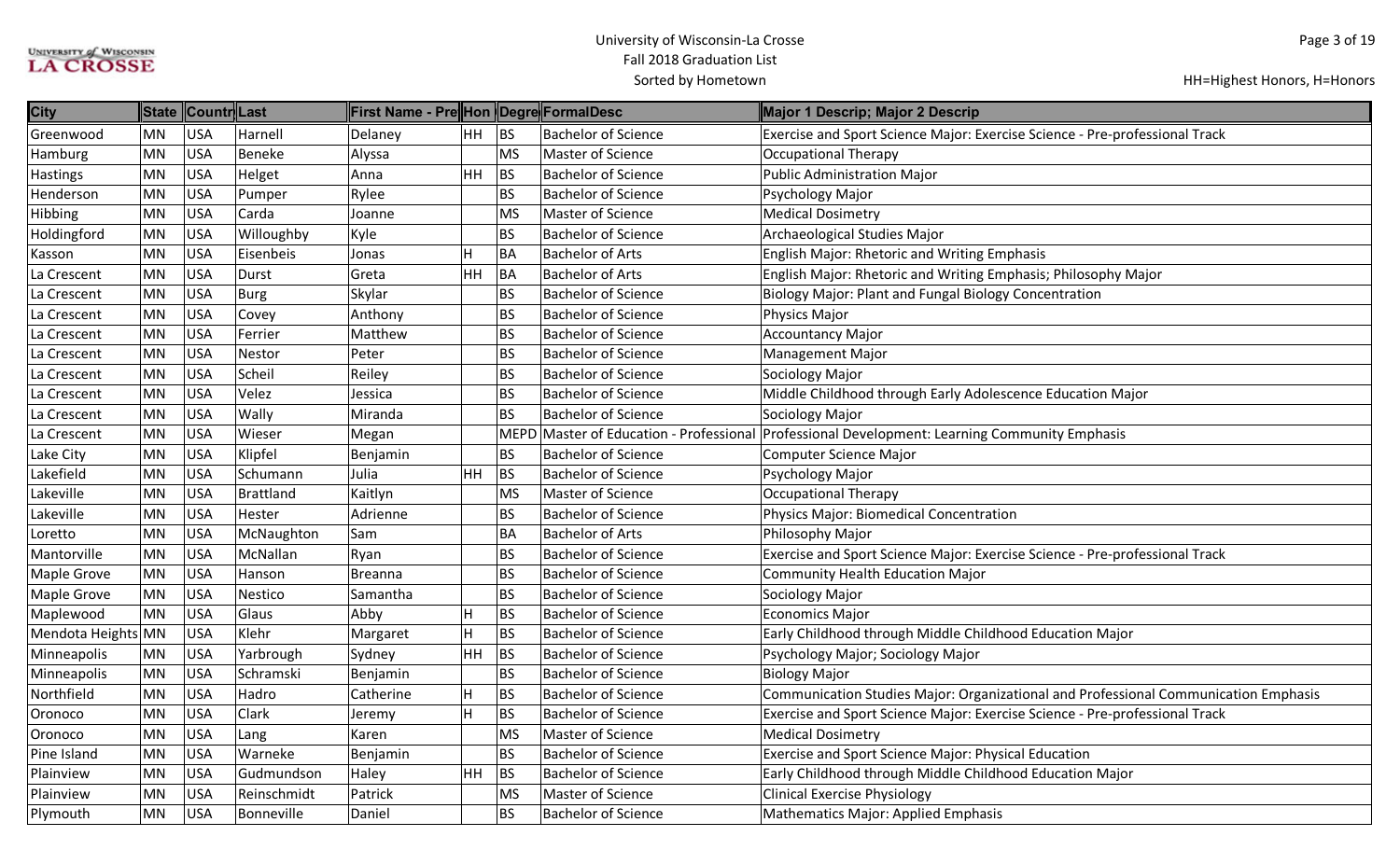| <b>City</b>          | State     | Countr Last |            | <b>First Name - Pre Hon Degre FormalDesc</b> |                         |             |                                     | Major 1 Descrip; Major 2 Descrip                                            |
|----------------------|-----------|-------------|------------|----------------------------------------------|-------------------------|-------------|-------------------------------------|-----------------------------------------------------------------------------|
| Plymouth             | MN        | <b>USA</b>  | Leeper     | Trevor                                       |                         |             | MSED Master of Science in Education | Student Affairs Administration in Higher Education                          |
| Prior Lake           | MN        | USA         | Friedrich  | Sarah                                        |                         | <b>BS</b>   | <b>Bachelor of Science</b>          | Microbiology Major: Biomedical Concentration                                |
| <b>Red Wing</b>      | MN        | USA         | Spinner    | Samantha                                     | H                       | BS          | <b>Bachelor of Science</b>          | Middle Childhood through Early Adolescence Education Major                  |
| Rochester            | MN        | <b>USA</b>  | Bauman     | Dain                                         |                         | <b>BS</b>   | <b>Bachelor of Science</b>          | <b>Marketing Major</b>                                                      |
| Rochester            | MN        | <b>USA</b>  | Bruesewitz | Mia                                          |                         | <b>BS</b>   | <b>Bachelor of Science</b>          | Middle Childhood through Early Adolescence Education Major                  |
| Rochester            | MN        | <b>USA</b>  | Casey      | Jenny                                        | <b>HH</b>               | <b>BS</b>   | <b>Bachelor of Science</b>          | Health and Wellness Management Major                                        |
| Rochester            | MN        | <b>USA</b>  | Evers      | Jennifer                                     | H                       | BS          | <b>Bachelor of Science</b>          | Psychology Major                                                            |
| Rochester            | MN        | <b>USA</b>  | Heng       | Seda                                         |                         | <b>BS</b>   | <b>Bachelor of Science</b>          | <b>Biology Major</b>                                                        |
| Rochester            | MN        | <b>USA</b>  | Israelson  | Addison                                      | <b>HH</b>               | BS          | <b>Bachelor of Science</b>          | Social Studies Education Major (Broad Field Option B)                       |
| Rochester            | MN        | <b>USA</b>  | Mustic     | Adnan                                        |                         | <b>BS</b>   | <b>Bachelor of Science</b>          | <b>Biology Major: Biomedical Science Concentration</b>                      |
| Rochester            | MN        | <b>USA</b>  | Roberts    | Jake                                         |                         | <b>BA</b>   | <b>Bachelor of Arts</b>             | Psychology Major                                                            |
| Rosemount            | MN        | <b>USA</b>  | Jandro     | Ashley                                       |                         | <b>BS</b>   | <b>Bachelor of Science</b>          | Biology Major: Biomedical Science Concentration; Spanish Major              |
| Rosemount            | MN        | <b>USA</b>  | Jacobs     | Sarah                                        |                         | <b>BS</b>   | <b>Bachelor of Science</b>          | <b>Therapeutic Recreation Major</b>                                         |
| Rushford             | MN        | <b>USA</b>  | Wade       | Emily                                        |                         | <b>BS</b>   | <b>Bachelor of Science</b>          | <b>Biology Major</b>                                                        |
| Saint Paul           | MN        | <b>USA</b>  | Peace      | Ryer                                         | H                       | BS          | <b>Bachelor of Science</b>          | Early Childhood through Middle Childhood Education Major                    |
| Sauk Rapids          | MN        | USA         | Dvorak     | Joshua                                       |                         | <b>BS</b>   | <b>Bachelor of Science</b>          | <b>Biology Major</b>                                                        |
| Shakopee             | MN        | <b>USA</b>  | Pierson    | Jonathan                                     |                         | <b>BS</b>   | <b>Bachelor of Science</b>          | Finance Major                                                               |
| <b>Spring Valley</b> | MN        | <b>USA</b>  | Bergen     | Hannah                                       |                         | <b>MS</b>   | Master of Science                   | <b>Biology: Physiology Concentration</b>                                    |
| Stewartville         | MN        | <b>USA</b>  | Sperber    | Alex                                         |                         | <b>BS</b>   | <b>Bachelor of Science</b>          | Exercise and Sport Science Major: Exercise Science - Pre-professional Track |
| Stillwater           | MN        | <b>USA</b>  | Molitor    | Allison                                      | $\overline{\mathsf{H}}$ | BA          | <b>Bachelor of Arts</b>             | Psychology Major                                                            |
| Stillwater           | MN        | <b>USA</b>  | Nieman     | Kelli                                        | $\overline{H}$          | BS          | <b>Bachelor of Science</b>          | Economics Major                                                             |
| Stillwater           | MN        | <b>USA</b>  | Pratt      | Cassie                                       |                         | <b>MS</b>   | Master of Science                   | <b>Clinical Exercise Physiology</b>                                         |
| Virginia             | MN        | USA         | Prout      | Justine                                      |                         | <b>BS</b>   | <b>Bachelor of Science</b>          | <b>Finance Major</b>                                                        |
| Waconia              | MN        | USA         | Giesen     | Alyssa                                       |                         | <b>MS</b>   | Master of Science                   | Occupational Therapy                                                        |
| Winona               | MN        | <b>USA</b>  | Schmidt    | Paige                                        | H                       | BS          | <b>Bachelor of Science</b>          | <b>Therapeutic Recreation Major</b>                                         |
| Winona               | MN        | <b>USA</b>  | Taylor     | Holly                                        |                         | <b>MS</b>   | Master of Science                   | <b>Occupational Therapy</b>                                                 |
| Woodbury             | MN        | <b>USA</b>  | Johnson    | Sydney                                       |                         | <b>BS</b>   | <b>Bachelor of Science</b>          | <b>Biology Major: Biomedical Science Concentration</b>                      |
| Woodbury             | MN        | <b>USA</b>  | Weess      | Francine                                     | H                       | BS          | <b>Bachelor of Science</b>          | Early Childhood through Middle Childhood Education Major                    |
| Chesterfield         | <b>MO</b> | <b>USA</b>  | Johnson    | Kathryn                                      |                         | <b>MS</b>   | Master of Science                   | <b>Clinical Exercise Physiology</b>                                         |
| Lees Summit          | <b>MO</b> | USA         | Wilson     | Lauren                                       | HH                      | BS          | <b>Bachelor of Science</b>          | Psychology Major                                                            |
| O Fallon             | <b>MO</b> | <b>USA</b>  | Price      | Julia                                        |                         | <b>MSED</b> | Master of Science in Education      | Student Affairs Administration in Higher Education                          |
| Vale                 | <b>NC</b> | <b>USA</b>  | Yang       | Toulong                                      |                         | <b>MS</b>   | Master of Science                   | Occupational Therapy                                                        |
| Wilmington           | <b>NC</b> | <b>USA</b>  | Medugno    | Jillian                                      | HH                      | BS          | <b>Bachelor of Science</b>          | Early Childhood through Middle Childhood Education Major                    |
| Albuquerque          | <b>NM</b> | <b>USA</b>  | Rakel      | Lucas                                        |                         | <b>BS</b>   | <b>Bachelor of Science</b>          | Psychology Major                                                            |
| Santa Fe             | <b>NM</b> | USA         | Turco      | Paolo                                        | H                       | <b>BS</b>   | <b>Bachelor of Science</b>          | <b>CSH Foundation</b>                                                       |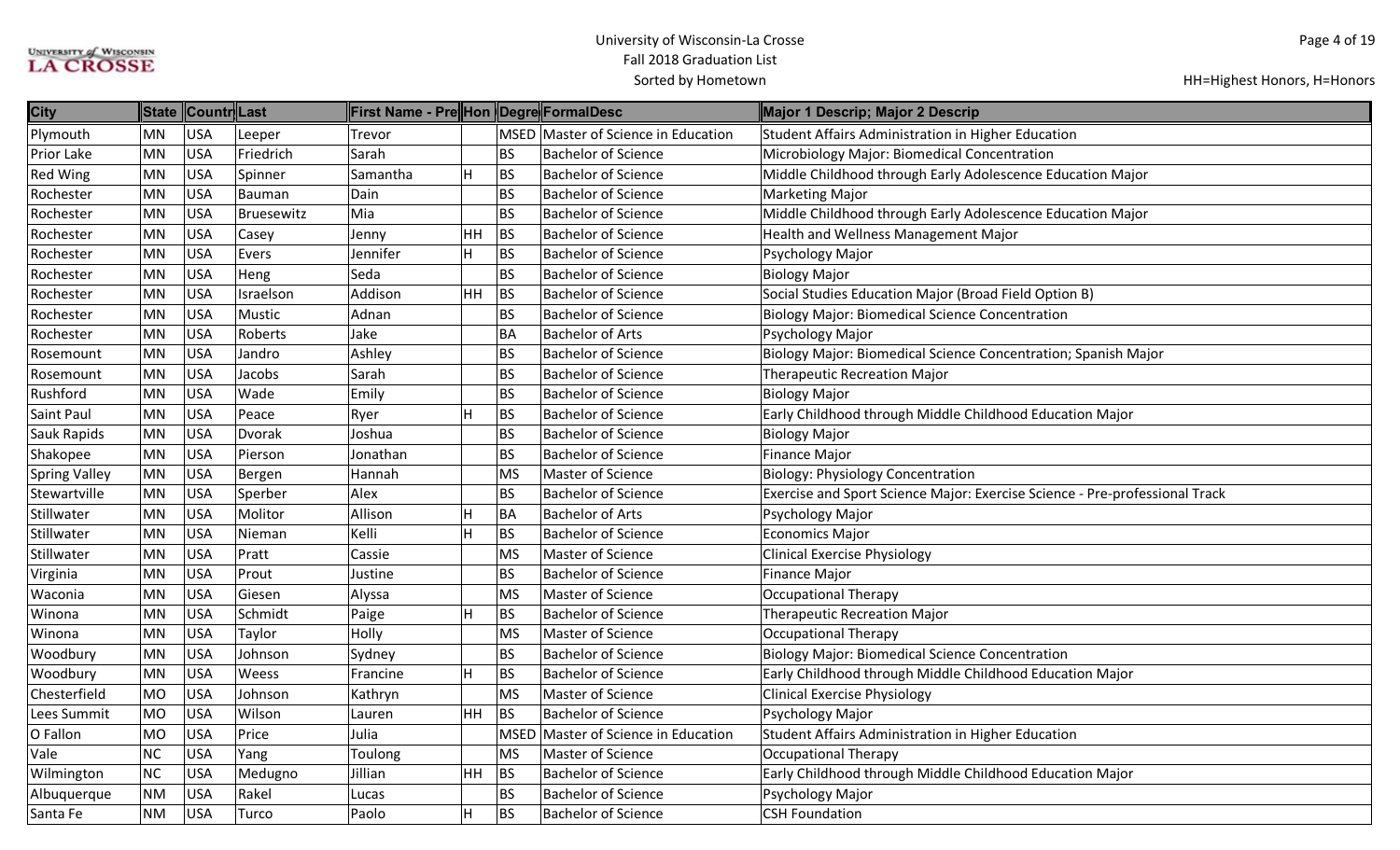| <b>City</b>          |           | State Countr Last |                | ∥First Name - Pre∥Hon ∥Degre∥FormalDesc |          |             |                                     | Major 1 Descrip; Major 2 Descrip                                                    |
|----------------------|-----------|-------------------|----------------|-----------------------------------------|----------|-------------|-------------------------------------|-------------------------------------------------------------------------------------|
| <b>New York</b>      | NY        | <b>USA</b>        | Ong            | Christina                               |          | <b>MS</b>   | Master of Science                   | <b>Medical Dosimetry</b>                                                            |
| <b>Putnam Valley</b> | <b>NY</b> | <b>USA</b>        | Davis          | Mary                                    |          | <b>MS</b>   | Master of Science                   | <b>Medical Dosimetry</b>                                                            |
| Rochester            | <b>NY</b> | <b>USA</b>        | Frieling       | Dan                                     |          | <b>MS</b>   | Master of Science                   | <b>Medical Dosimetry</b>                                                            |
| Utica                | <b>NY</b> | <b>USA</b>        | Ferguson       | Sean                                    |          | <b>MS</b>   | Master of Science                   | <b>Medical Dosimetry</b>                                                            |
| Marysville           | OH        | <b>USA</b>        | Stauch         | Zach                                    |          | <b>MS</b>   | Master of Science                   | <b>Medical Dosimetry</b>                                                            |
| Wadsworth            | OH        | <b>USA</b>        | Salem          | Ryan                                    |          | <b>MS</b>   | Master of Science                   | <b>Medical Dosimetry</b>                                                            |
| West Lafayette       | OH        | <b>USA</b>        | <b>Tedrick</b> | Kayla                                   |          | <b>MS</b>   | Master of Science                   | <b>Medical Dosimetry</b>                                                            |
| Greenwood            | <b>SC</b> | <b>USA</b>        | Fain           | Maddisen                                |          | <b>MS</b>   | Master of Science                   | <b>Medical Dosimetry</b>                                                            |
| Johns Island         | <b>SC</b> | <b>USA</b>        | Nickoley       | Emma                                    |          | <b>BS</b>   | <b>Bachelor of Science</b>          | Middle Childhood through Early Adolescence Education Major                          |
| Austin               | <b>TX</b> | <b>USA</b>        | Aguilar        | Gabriela                                | Н        | BA          | <b>Bachelor of Arts</b>             | Communication Studies Major: Broadcast and Digital Media Emphasis                   |
| Abbotsford           | WI        | <b>USA</b>        | Beran          | Elizabeth                               | HH       | BS          | <b>Bachelor of Science</b>          | <b>Therapeutic Recreation Major</b>                                                 |
| Allenton             | WI        | <b>USA</b>        | Hautala        | Amber                                   |          | <b>BS</b>   | <b>Bachelor of Science</b>          | Art Major                                                                           |
| Alma Center          | WI        | <b>USA</b>        | Gearing        | Zachary                                 |          | <b>BS</b>   | <b>Bachelor of Science</b>          | Geography Major                                                                     |
| Altoona              | WI        | <b>USA</b>        | Lehnen         | Zachery                                 |          | <b>BS</b>   | <b>Bachelor of Science</b>          | <b>Accountancy Major</b>                                                            |
| Altoona              | WI        | <b>USA</b>        | Mann           | Paige                                   | H        | BS          | <b>Bachelor of Science</b>          | <b>Biology Major</b>                                                                |
| Amherst Junction WI  |           | <b>USA</b>        | Scaffidi       | Abigail                                 |          | <b>BS</b>   | <b>Bachelor of Science</b>          | <b>Biology Major</b>                                                                |
| Antigo               | WI        | <b>USA</b>        | Bartletti      | Brian                                   | H        | BS          | <b>Bachelor of Science</b>          | Exercise and Sport Science Major: Exercise Science - Pre-professional Track         |
| Appleton             | WI        | <b>USA</b>        | Her            | Courtney                                |          | <b>BS</b>   | <b>Bachelor of Science</b>          | Biology Major: Biomedical Science Concentration; French Major                       |
| Appleton             | WI        | <b>USA</b>        | Kotarek        | Griffin                                 |          | <b>BS</b>   | <b>Bachelor of Science</b>          | <b>Accountancy Major; Information Systems Major</b>                                 |
| Appleton             | WI        | <b>USA</b>        | Morgan         | Jennifer                                | <b>H</b> | BS          | <b>Bachelor of Science</b>          | Political Science Major; Public Administration Major                                |
| Appleton             | WI        | <b>USA</b>        | Aleff          | Benjamin                                |          | <b>BS</b>   | <b>Bachelor of Science</b>          | Psychology Major                                                                    |
| Appleton             | WI        | <b>USA</b>        | Bogatitus      | Megan                                   |          | <b>BS</b>   | <b>Bachelor of Science</b>          | Finance Major                                                                       |
| Appleton             | WI        | <b>USA</b>        | Gunaratnam     | Alfonso                                 |          | <b>BA</b>   | <b>Bachelor of Arts</b>             | Political Science Major                                                             |
| Appleton             | WI        | <b>USA</b>        | Litwin         | Kayla                                   | HH       | <b>BS</b>   | <b>Bachelor of Science</b>          | <b>Biology Major</b>                                                                |
| Appleton             | WI        | <b>USA</b>        | Martin         | <b>Dallas</b>                           | HH       | BS          | <b>Bachelor of Science</b>          | <b>Mathematics Major</b>                                                            |
| Appleton             | WI        | <b>USA</b>        | Van Nuland     | Katie                                   |          | <b>MS</b>   | Master of Science                   | Occupational Therapy                                                                |
| Baldwin              | WI        | <b>USA</b>        | Roskam         | Julia                                   |          | <b>BS</b>   | <b>Bachelor of Science</b>          | <b>Chemistry Major: ACS Certification</b>                                           |
| <b>Bangor</b>        | WI        | <b>USA</b>        | Anderson       | Emilie                                  |          | <b>MS</b>   | Master of Science                   | Biology: Cellular and Molecular Biology Concentration                               |
| Bayfield             | WI        | <b>USA</b>        | Ringberg       | Molly                                   |          | <b>BA</b>   | <b>Bachelor of Arts</b>             | Communication Studies Major: Organizational and Professional Communication Emphasis |
| <b>Beaver Dam</b>    | WI        | <b>USA</b>        | Ladwig         | William                                 |          | <b>BA</b>   | <b>Bachelor of Arts</b>             | Spanish Major                                                                       |
| Belleville           | WI        | <b>USA</b>        | Kaschub        | Molly                                   |          |             | MSED Master of Science in Education | Reading                                                                             |
| Belleville           | WI        | <b>USA</b>        | Schmit         | Kelsey                                  |          | <b>CERT</b> | Certificate                         | <b>Educational Leadership</b>                                                       |
| Beloit               | WI        | <b>USA</b>        | Bartz          | Aaron                                   |          | <b>BS</b>   | <b>Bachelor of Science</b>          | Exercise and Sport Science Major: Exercise Science - Pre-professional Track         |
| Benton               | WI        | <b>USA</b>        | Dixon          | Patrick                                 | HH       | BS          | <b>Bachelor of Science</b>          | Management Major; Marketing Major                                                   |
| <b>Berlin</b>        | WI        | <b>USA</b>        | Sondalle       | Megan                                   | H        | BS          | <b>Bachelor of Science</b>          | Early Childhood through Middle Childhood Education Major                            |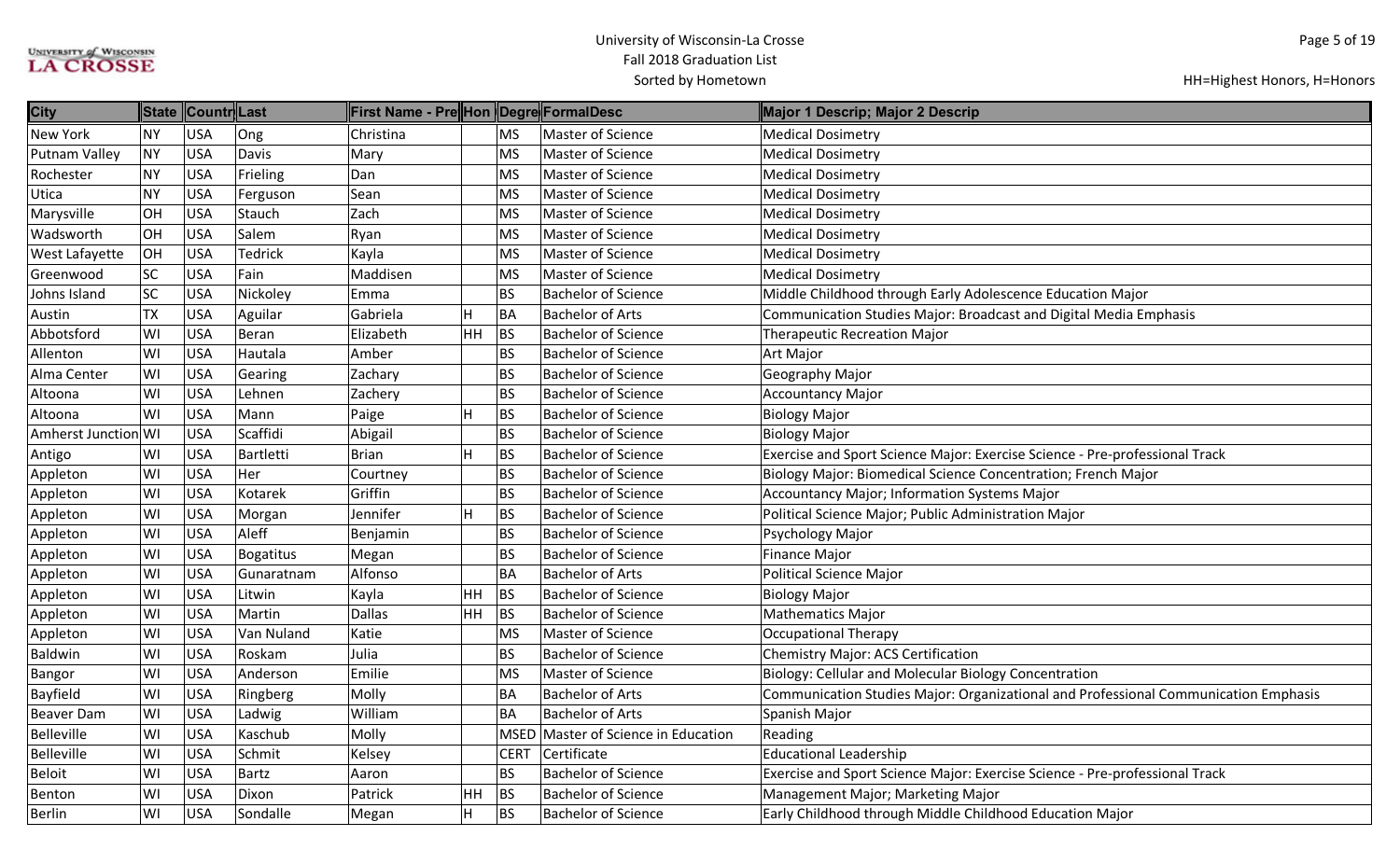| <b>City</b>              | <b>State</b> | Countr Last |               | ∥First Name - Pre∥Hon ∥Degre∥FormalDesc |                           |             |                                     | Major 1 Descrip; Major 2 Descrip                                                              |
|--------------------------|--------------|-------------|---------------|-----------------------------------------|---------------------------|-------------|-------------------------------------|-----------------------------------------------------------------------------------------------|
| <b>Black Creek</b>       | WI           | <b>USA</b>  | Lesatz        | Haley                                   |                           | BS          | <b>Bachelor of Science</b>          | Middle Childhood through Early Adolescence Education Major                                    |
| <b>Black River Falls</b> | WI           | <b>USA</b>  | Chenoweth     | Gregory                                 |                           | <b>BS</b>   | <b>Bachelor of Science</b>          | International Business Major; Finance Major                                                   |
| Blanchardville           | WI           | <b>USA</b>  | <b>Braley</b> | Adria                                   | <b>HH</b>                 | <b>BS</b>   | <b>Bachelor of Science</b>          | Spanish Education Major (Early Childhood - Adolescence)                                       |
| Bloomington              | WI           | <b>USA</b>  | Mumm          | Isaac                                   | H                         | <b>BS</b>   | <b>Bachelor of Science</b>          | Exercise and Sport Science Major: Exercise Science - Pre-professional Track                   |
| <b>Blue Mounds</b>       | WI           | <b>USA</b>  | Doyle         | Jensen                                  |                           | <b>BS</b>   | <b>Bachelor of Science</b>          | <b>Marketing Major</b>                                                                        |
| <b>Brillion</b>          | WI           | <b>USA</b>  | Euler         | Kathryn                                 |                           | <b>MSED</b> | Master of Science in Education      | Reading                                                                                       |
| <b>Brookfield</b>        | WI           | <b>USA</b>  | Goehrig       | Quentin                                 |                           | <b>BS</b>   | <b>Bachelor of Science</b>          | Computer Science Major                                                                        |
| <b>Brookfield</b>        | WI           | <b>USA</b>  | Leutenegger   | Kalli                                   | HH.                       | <b>BS</b>   | <b>Bachelor of Science</b>          | Early Childhood through Middle Childhood Education Major                                      |
| <b>Brookfield</b>        | WI           | <b>USA</b>  | Maher         | Jack                                    |                           | <b>BS</b>   | <b>Bachelor of Science</b>          | <b>Accountancy Major</b>                                                                      |
| Brookfield               | WI           | <b>USA</b>  | Mamerow       | Michael                                 |                           | <b>MS</b>   | Master of Science                   | Microbiology: Clinical Microbiology Emphasis                                                  |
| <b>Brookfield</b>        | WI           | <b>USA</b>  | Maus          | Matthew                                 |                           | <b>BS</b>   | <b>Bachelor of Science</b>          | Management Major                                                                              |
| Burlington               | WI           | <b>USA</b>  | Callahan      | Anna                                    |                           | <b>BS</b>   | <b>Bachelor of Science</b>          | Finance Major; Economics Major                                                                |
| Burlington               | WI           | <b>USA</b>  | Vos           | Mitchell                                |                           | <b>BS</b>   | <b>Bachelor of Science</b>          | Accountancy Major; Finance Major                                                              |
| Burlington               | WI           | <b>USA</b>  | Queram        | Katherine                               |                           | <b>BS</b>   | <b>Bachelor of Science</b>          | Marketing Major                                                                               |
| Burlington               | WI           | <b>USA</b>  | Tenhagen      | Sadie                                   | H                         | BA          | <b>Bachelor of Arts</b>             | Spanish Major                                                                                 |
| Cable                    | WI           | <b>USA</b>  | Hamilton      | Taylor                                  | H                         | <b>BS</b>   | <b>Bachelor of Science</b>          | Psychology Major                                                                              |
| Cadott                   | WI           | <b>USA</b>  | Crank         | Karin                                   |                           | <b>BS</b>   | <b>Bachelor of Science</b>          | <b>Accountancy Major</b>                                                                      |
| Cameron                  | WI           | <b>USA</b>  | Koenecke      | Joseph                                  |                           | <b>BS</b>   | <b>Bachelor of Science</b>          | Exercise and Sport Science Major: Physical Education; School Health Education Major           |
| Camp Douglas             | WI           | <b>USA</b>  | Dechant       | Ashley                                  | H                         | BA          | <b>Bachelor of Arts</b>             | <b>Art Major</b>                                                                              |
| Cascade                  | WI           | <b>USA</b>  | Anzures       | Sheila                                  |                           | <b>BS</b>   | <b>Bachelor of Science</b>          | <b>Marketing Major</b>                                                                        |
| Cashton                  | WI           | <b>USA</b>  | Arentz        | Kala                                    |                           | <b>BS</b>   | <b>Bachelor of Science</b>          | Computer Science Major                                                                        |
| Cashton                  | WI           | <b>USA</b>  | Gronemus      | Sarah                                   |                           | <b>MS</b>   | Master of Science                   | Occupational Therapy                                                                          |
| Cashton                  | WI           | <b>USA</b>  | Hubing        | Elizabeth                               | H                         | <b>BS</b>   | <b>Bachelor of Science</b>          | Middle Childhood through Early Adolescence Education Major                                    |
| Cecil                    | WI           | <b>USA</b>  | Fischer       | Kyle                                    |                           | <b>BS</b>   | <b>Bachelor of Science</b>          | <b>Accountancy Major</b>                                                                      |
| Cedarburg                | WI           | <b>USA</b>  | McCutcheon    | Erika                                   |                           |             |                                     | MEPD Master of Education - Professional Professional Development: Learning Community Emphasis |
| Cedarburg                | WI           | <b>USA</b>  | Welch         | Nicholas                                |                           | <b>BS</b>   | <b>Bachelor of Science</b>          | Computer Science Major                                                                        |
| Cedarburg                | WI           | <b>USA</b>  | Zarem         | Hannah                                  |                           | <b>BS</b>   | <b>Bachelor of Science</b>          | Exercise and Sport Science Major: Exercise Science - Pre-professional Track                   |
| Chilton                  | WI           | <b>USA</b>  | Geiser        | Anna                                    | <b>HH</b>                 | <b>BS</b>   | <b>Bachelor of Science</b>          | Middle Childhood through Early Adolescence Education Major                                    |
| Chilton                  | WI           | <b>USA</b>  | Moehn         | Marissa                                 |                           | <b>BS</b>   | <b>Bachelor of Science</b>          | <b>Biology Major: Biomedical Science Concentration</b>                                        |
| Chilton                  | WI           | <b>USA</b>  | Mueller       | Kennidie                                | H                         | BS          | <b>Bachelor of Science</b>          | Psychology Major                                                                              |
| Chippewa Falls           | WI           | <b>USA</b>  | Miracle       | Quinn                                   |                           | <b>BS</b>   | <b>Bachelor of Science</b>          | <b>Exercise and Sport Science Major: Physical Education</b>                                   |
| Columbus                 | WI           | <b>USA</b>  | Kanouse       | Elizabeth                               | H                         | BS          | <b>Bachelor of Science</b>          | Early Childhood through Middle Childhood Education Major                                      |
| Columbus                 | WI           | <b>USA</b>  | Lange         | Dalton                                  | H                         | <b>BS</b>   | <b>Bachelor of Science</b>          | Management Major                                                                              |
| Columbus                 | WI           | <b>USA</b>  | Poehnelt      | Ashley                                  |                           |             | MSED Master of Science in Education | Reading                                                                                       |
| Combined Locks           | WI           | <b>USA</b>  | Ladd          | Brittany                                | $\boldsymbol{\mathsf{H}}$ | <b>BS</b>   | <b>Bachelor of Science</b>          | Psychology Major                                                                              |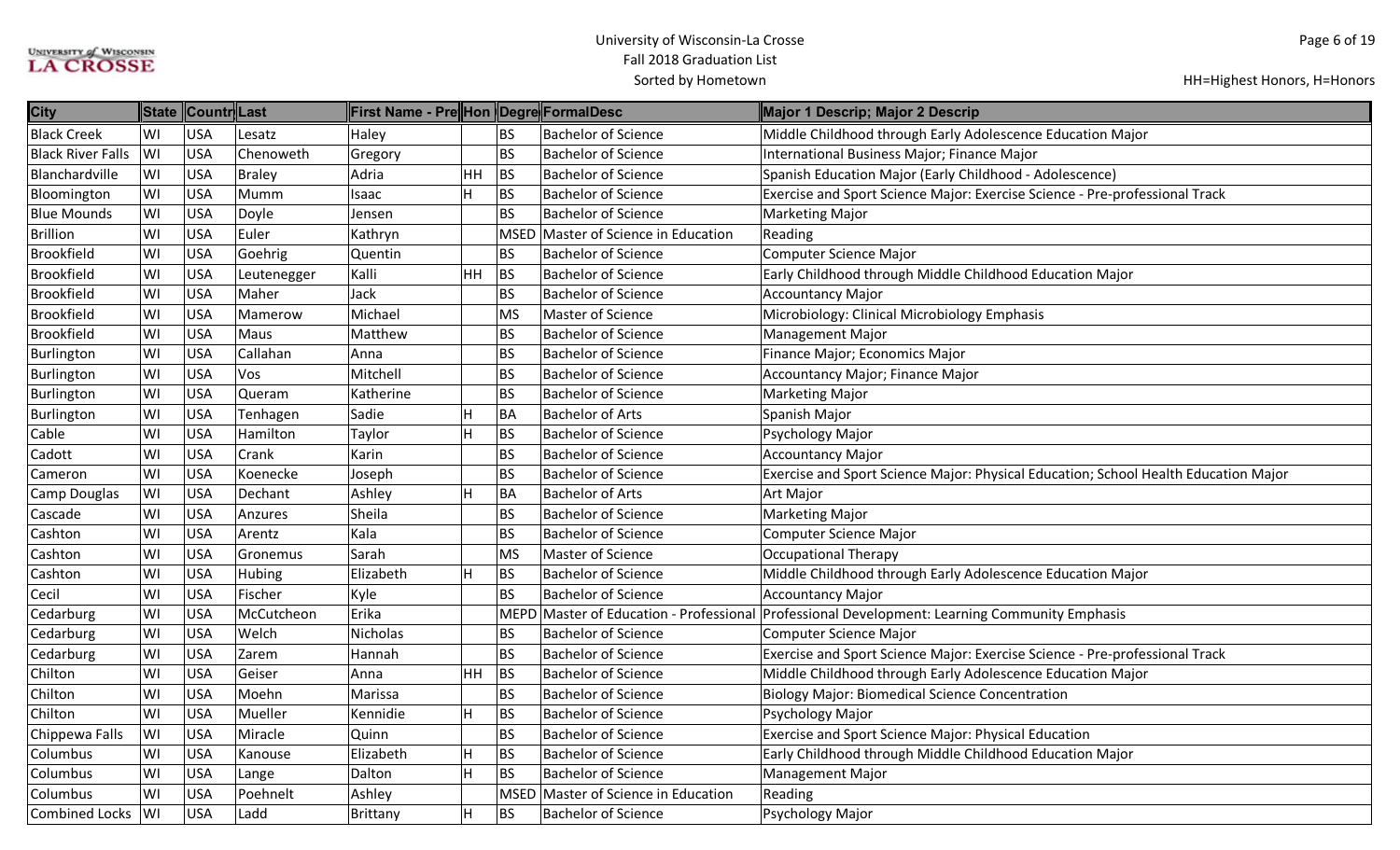| <b>City</b>           |           | State Countr Last |               | ∥First Name - Pre∥Hon ∥Degre∥FormalDesc |           |             |                            | Major 1 Descrip; Major 2 Descrip                                                    |
|-----------------------|-----------|-------------------|---------------|-----------------------------------------|-----------|-------------|----------------------------|-------------------------------------------------------------------------------------|
| <b>Combined Locks</b> | <b>WI</b> | <b>USA</b>        | Voet          | Matthew                                 |           | <b>BS</b>   | <b>Bachelor of Science</b> | Finance Major: Risk, Insurance and Financial Planning Concentration                 |
| Dale                  | WI        | <b>USA</b>        | Zehner        | Candice                                 | H         | BA          | <b>Bachelor of Arts</b>    | Psychology Major                                                                    |
| Dane                  | WI        | <b>USA</b>        | Moe           | Miranda                                 |           | <b>CERT</b> | Certificate                | <b>Educational Leadership</b>                                                       |
| Darien                | WI        | <b>USA</b>        | Maize         | Zachary                                 |           | <b>BS</b>   | <b>Bachelor of Science</b> | <b>Marketing Major</b>                                                              |
| De Forest             | WI        | <b>USA</b>        | Matsen        | Kory                                    |           | <b>BS</b>   | <b>Bachelor of Science</b> | Communication Studies Major: Broadcast and Digital Media Emphasis                   |
| De Pere               | WI        | <b>USA</b>        | Cherveny      | Abbey                                   |           | <b>BS</b>   | <b>Bachelor of Science</b> | Microbiology Major: Biomedical Concentration                                        |
| De Pere               | WI        | <b>USA</b>        | Ebert         | Drew                                    | HH        | <b>BS</b>   | <b>Bachelor of Science</b> | <b>Biology Major</b>                                                                |
| De Pere               | WI        | <b>USA</b>        | Van De Kreeke | Bridget                                 |           | <b>BS</b>   | <b>Bachelor of Science</b> | <b>Biology Education Major</b>                                                      |
| Delafield             | WI        | <b>USA</b>        | Miller        | Zachary                                 |           | <b>BS</b>   | <b>Bachelor of Science</b> | Physics Major                                                                       |
| Delavan               | WI        | <b>USA</b>        | Patterson     | Gordon                                  |           | <b>BS</b>   | <b>Bachelor of Science</b> | <b>Marketing Major</b>                                                              |
| Dodgeville            | WI        | <b>USA</b>        | Beerkircher   | Kory                                    |           | <b>BS</b>   | <b>Bachelor of Science</b> | <b>Finance Major</b>                                                                |
| Dodgeville            | WI        | <b>USA</b>        | Steil         | Alex                                    |           | <b>BS</b>   | <b>Bachelor of Science</b> | <b>Biology Major: Cellular and Molecular Biology Concentration</b>                  |
| Dodgeville            | WI        | <b>USA</b>        | Thuli         | Jenna                                   | H         | <b>BS</b>   | <b>Bachelor of Science</b> | Middle Childhood through Early Adolescence Education Major                          |
| Dousman               | WI        | <b>USA</b>        | Hartung       | Matthew                                 |           | <b>BS</b>   | <b>Bachelor of Science</b> | Marketing Major; Finance Major                                                      |
| Dousman               | WI        | <b>USA</b>        | Connell       | Patrick                                 |           | <b>BS</b>   | <b>Bachelor of Science</b> | <b>Biology Major</b>                                                                |
| Dousman               | WI        | <b>USA</b>        | Darling       | Will                                    | Н         | <b>BS</b>   | <b>Bachelor of Science</b> | Middle Childhood through Early Adolescence Education Major                          |
| Dousman               | WI        | <b>USA</b>        | Hartung       | Jared                                   |           | <b>MS</b>   | <b>Master of Science</b>   | <b>Clinical Exercise Physiology</b>                                                 |
| Dousman               | WI        | <b>USA</b>        | Schanau       | Courtney                                | H         | BA          | <b>Bachelor of Arts</b>    | Psychology Major                                                                    |
| <b>Dresser</b>        | WI        | <b>USA</b>        | Elmer         | Sarah                                   | H         | <b>BS</b>   | <b>Bachelor of Science</b> | <b>Biology Major: Biomedical Science Concentration</b>                              |
| Durand                | WI        | <b>USA</b>        | Hurlburt      | Andrew                                  |           | <b>BS</b>   | <b>Bachelor of Science</b> | Exercise and Sport Science Major: Physical Education; School Health Education Major |
| Eagle                 | WI        | <b>USA</b>        | Berg          | Rebecca                                 |           | <b>BS</b>   | <b>Bachelor of Science</b> | Finance Major; Psychology Major                                                     |
| Eagle River           | WI        | <b>USA</b>        | Piper         | Kathryn                                 |           | <b>BA</b>   | <b>Bachelor of Arts</b>    | Theatre Arts Major: Performance Emphasis; English Major: Rhetoric and Writing       |
| East Troy             | WI        | <b>USA</b>        | Denhart       | Gunnar                                  |           | <b>BS</b>   | <b>Bachelor of Science</b> | History Major: World History Emphasis                                               |
| East Troy             | WI        | <b>USA</b>        | Hodges        | Jennifer                                | HH        | <b>BS</b>   | <b>Bachelor of Science</b> | Middle Childhood through Early Adolescence Education Major                          |
| Eau Claire            | WI        | <b>USA</b>        | Howe          | Marcella                                |           | <b>BA</b>   | <b>Bachelor of Arts</b>    | Psychology Major; French Major                                                      |
| Eau Claire            | WI        | USA               | Kron          | Jaclyn                                  |           | <b>MS</b>   | Master of Science          | <b>Occupational Therapy</b>                                                         |
| Eau Claire            | WI        | <b>USA</b>        | Mullet        | Darryl                                  |           | BA          | <b>Bachelor of Arts</b>    | Political Science Major                                                             |
| Eau Claire            | WI        | <b>USA</b>        | Phippen       | Austin                                  |           | <b>BS</b>   | <b>Bachelor of Science</b> | <b>Biology Major: Biomedical Science Concentration</b>                              |
| Eau Claire            | WI        | <b>USA</b>        | Schoeder      | Nathan                                  |           | <b>BS</b>   | <b>Bachelor of Science</b> | <b>Marketing Major</b>                                                              |
| Eau Claire            | WI        | <b>USA</b>        | Tjelta        | Renae                                   |           | <b>MS</b>   | Master of Science          | <b>Occupational Therapy</b>                                                         |
| Eau Claire            | WI        | <b>USA</b>        | Werner        | Ashley                                  |           | <b>MS</b>   | <b>Master of Science</b>   | Microbiology: Clinical Microbiology Emphasis                                        |
| Edgar                 | WI        | <b>USA</b>        | Edwards       | Derek                                   |           | BA          | <b>Bachelor of Arts</b>    | History Major: Religious Studies Emphasis                                           |
| Edgerton              | WI        | <b>USA</b>        | Eastman       | Kennedy                                 | H         | BA          | <b>Bachelor of Arts</b>    | Psychology Major                                                                    |
| Ellsworth             | WI        | <b>USA</b>        | Schuster      | Adam                                    | Η         | <b>BS</b>   | <b>Bachelor of Science</b> | <b>Accountancy Major</b>                                                            |
| Elroy                 | WI        | <b>USA</b>        | Murray        | Sydney                                  | <b>HH</b> | BA          | <b>Bachelor of Arts</b>    | English Major: Rhetoric and Writing Emphasis                                        |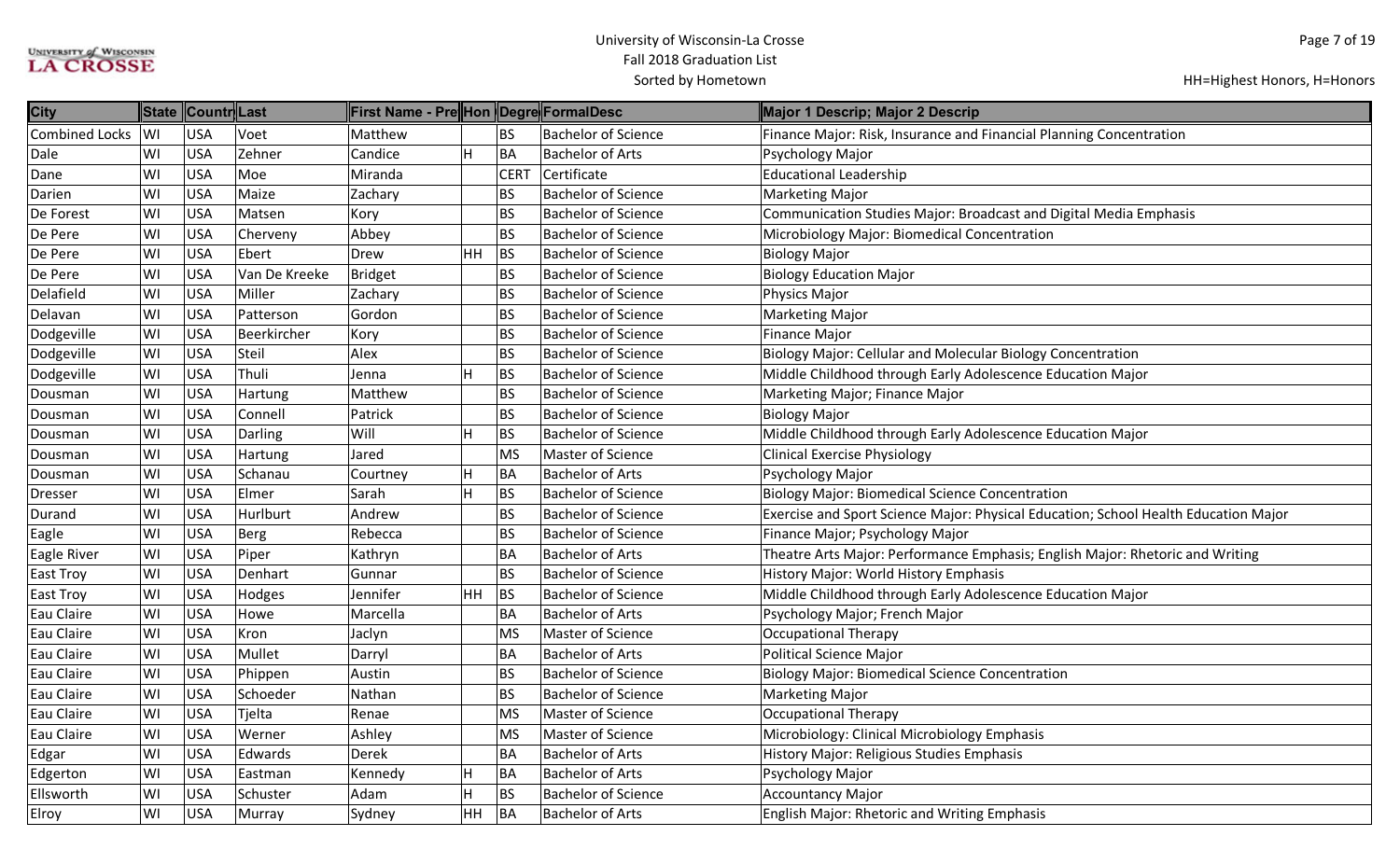| <b>City</b>          |    | State Countr Last |              | First Name - Pre Hon Degre FormalDesc |                         |             |                                    | Major 1 Descrip; Major 2 Descrip                                                              |
|----------------------|----|-------------------|--------------|---------------------------------------|-------------------------|-------------|------------------------------------|-----------------------------------------------------------------------------------------------|
| Elroy                | WI | <b>USA</b>        | Woodruff     | Erica                                 |                         | <b>BA</b>   | <b>Bachelor of Arts</b>            | Communication Studies Major: Interpersonal Communication Emphasis                             |
| <b>Fall Creek</b>    | WI | <b>USA</b>        | Auth         | Callista                              |                         | <b>BS</b>   | <b>Bachelor of Science</b>         | <b>Finance Major</b>                                                                          |
| <b>Fall Creek</b>    | WI | <b>USA</b>        | Buchholz     | Hannah                                |                         | <b>BS</b>   | <b>Bachelor of Science</b>         | Biology Major: Cellular and Molecular Biology Concentration                                   |
| Fennimore            | WI | <b>USA</b>        | Shea         | Mckenna                               | H                       | BA          | <b>Bachelor of Arts</b>            | Communication Studies Major: Organizational and Professional Communication Emphasis           |
| Fennimore            | WI | <b>USA</b>        | Whitish      | Danielle                              | HH                      | <b>BS</b>   | <b>Bachelor of Science</b>         | Psychology Major                                                                              |
| Fitchburg            | WI | <b>USA</b>        | Becher       | Emma                                  |                         | <b>MEPD</b> |                                    | Master of Education - Professional Professional Development: Learning Community Emphasis      |
| Fitchburg            | WI | <b>USA</b>        | Craun        | Kaitlyn                               |                         | <b>MS</b>   | Master of Science                  | Microbiology: Clinical Microbiology Emphasis                                                  |
| Fitchburg            | WI | <b>USA</b>        | Semrow       | Michael                               |                         | <b>BS</b>   | <b>Bachelor of Science</b>         | <b>Biology Major: Biomedical Science Concentration</b>                                        |
| Fond du Lac          | WI | <b>USA</b>        | Korneli      | Michael                               |                         | <b>BS</b>   | <b>Bachelor of Science</b>         | Communication Studies Major: Broadcast and Digital Media Emphasis                             |
| Fort Atkinson        | WI | <b>USA</b>        | Bakken       | Savannah                              |                         | <b>BS</b>   | <b>Bachelor of Science</b>         | Undergraduate Special - Non Degree                                                            |
| Fort Atkinson        | WI | <b>USA</b>        | Garlock      | Taylor                                | HH                      | <b>BS</b>   | <b>Bachelor of Science</b>         | <b>Biology Major</b>                                                                          |
| Fort Atkinson        | WI | <b>USA</b>        | Zaspel       | Tyler                                 | <b>HH</b>               | BS          | <b>Bachelor of Science</b>         | Middle Childhood through Early Adolescence Education Major                                    |
| <b>Fountain City</b> | WI | <b>USA</b>        | Suhr         | Anna                                  |                         | <b>MS</b>   | Master of Science                  | <b>Occupational Therapy</b>                                                                   |
| Franklin             | WI | <b>USA</b>        | Czajkowski   | Christina                             |                         | <b>BS</b>   | <b>Bachelor of Science</b>         | <b>Biology Major: Biomedical Science Concentration</b>                                        |
| Franklin             | WI | <b>USA</b>        | Vitrano      | Joel                                  |                         | <b>BS</b>   | <b>Bachelor of Science</b>         | <b>Marketing Major</b>                                                                        |
| Franksville          | WI | <b>USA</b>        | DeLaO        | Samantha                              |                         | <b>BS</b>   | <b>Bachelor of Science</b>         | Psychology Major                                                                              |
| Franksville          | WI | <b>USA</b>        | Lovely       | Alexander                             |                         | <b>BS</b>   | <b>Bachelor of Science</b>         | Exercise and Sport Science Major: Physical Education                                          |
| Freedom              | WI | <b>USA</b>        | Schuh        | Cassidy                               | H                       | <b>BS</b>   | <b>Bachelor of Science</b>         | <b>Management Major</b>                                                                       |
| Freedom              | WI | <b>USA</b>        | Springstroh  | Isaac                                 |                         | <b>BS</b>   | <b>Bachelor of Science</b>         | Political Science Major                                                                       |
| Fremont              | WI | <b>USA</b>        | Clyde        | Rhiannon                              |                         | BA          | <b>Bachelor of Arts</b>            | Psychology Major                                                                              |
| Galesville           | WI | <b>USA</b>        | Smith        | Dani                                  |                         | <b>BS</b>   | <b>Bachelor of Science</b>         | Communication Studies Major: Organizational and Professional Communication Emphasis           |
| Germantown           | WI | <b>USA</b>        | West         | Drake                                 | H                       | <b>BS</b>   | <b>Bachelor of Science</b>         | Microbiology Major: Biomedical Concentration; Biology Major                                   |
| Germantown           | WI | <b>USA</b>        | Hammett      | Chelsea                               |                         | <b>MEPD</b> | Master of Education - Professional | Professional Development: Learning Community Emphasis                                         |
| Germantown           | WI | <b>USA</b>        | Sturm        | Maggie                                | $\overline{\mathsf{H}}$ | BS          | <b>Bachelor of Science</b>         | <b>Therapeutic Recreation Major</b>                                                           |
| Glenbeulah           | WI | <b>USA</b>        | Theisen      | Thomas                                | HH                      | <b>BS</b>   | <b>Bachelor of Science</b>         | <b>Statistics Major</b>                                                                       |
| Grafton              | WI | <b>USA</b>        | Coeur        | Sarah                                 | H                       | BS          | <b>Bachelor of Science</b>         | Middle Childhood through Early Adolescence Education Major                                    |
| Grafton              | WI | <b>USA</b>        | Krausse      | Angie                                 |                         |             |                                    | MEPD Master of Education - Professional Professional Development: Learning Community Emphasis |
| Grafton              | WI | <b>USA</b>        | Potter       | Daniel                                |                         | <b>BS</b>   | <b>Bachelor of Science</b>         | <b>History Education Major</b>                                                                |
| Grafton              | WI | <b>USA</b>        | Wilde        | Jacob                                 |                         | <b>BS</b>   | <b>Bachelor of Science</b>         | Exercise and Sport Science Major: Physical Education                                          |
| Grantsburg           | WI | <b>USA</b>        | Ryan         | Brandon                               |                         | <b>BS</b>   | <b>Bachelor of Science</b>         | Exercise and Sport Science Major: Physical Education                                          |
| Green Bay            | WI | <b>USA</b>        | Schmitt      | Allison                               |                         | <b>BS</b>   | <b>Bachelor of Science</b>         | Social Studies Education Major (Broad Field Option A); History Education Major                |
| <b>Green Bay</b>     | WI | <b>USA</b>        | Bauer        | Josie                                 |                         | <b>BA</b>   | <b>Bachelor of Arts</b>            | Spanish Major                                                                                 |
| <b>Green Bay</b>     | WI | <b>USA</b>        | Dax          | Cassandra                             |                         | <b>BS</b>   | <b>Bachelor of Science</b>         | <b>Biology Major</b>                                                                          |
| Green Bay            | WI | <b>USA</b>        | Imig         | Jake                                  | $HH$ BS                 |             | <b>Bachelor of Science</b>         | Middle Childhood through Early Adolescence Education Major                                    |
| <b>Green Bay</b>     | WI | <b>USA</b>        | Muehlethaler | Monique                               |                         | <b>BS</b>   | <b>Bachelor of Science</b>         | <b>Therapeutic Recreation Major</b>                                                           |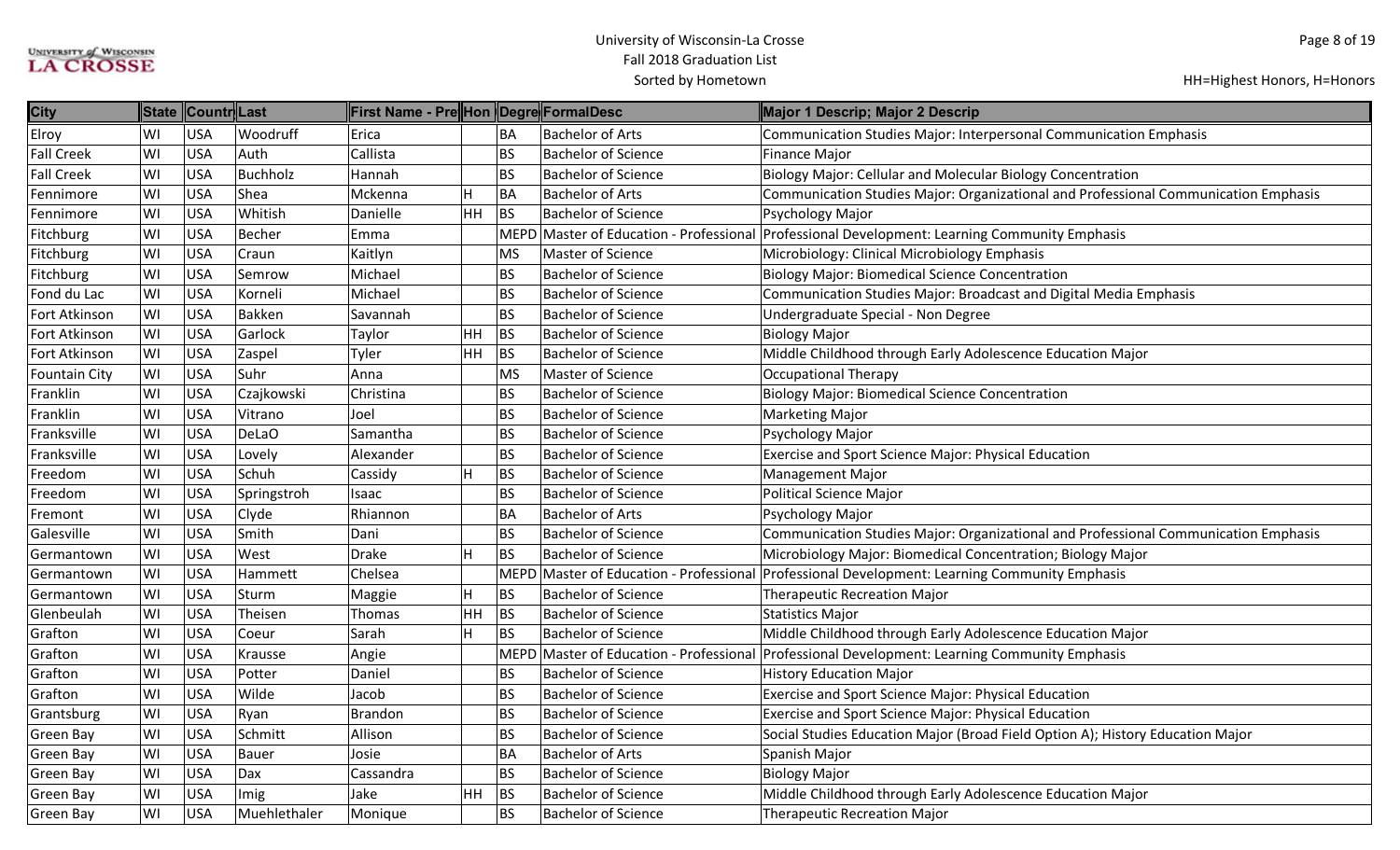| <b>City</b>          | <b>State</b> | ∥Countr∥Last |                     | First Name - Pre Hon  Degre FormalDesc |    |           |                            | Major 1 Descrip; Major 2 Descrip                                                              |
|----------------------|--------------|--------------|---------------------|----------------------------------------|----|-----------|----------------------------|-----------------------------------------------------------------------------------------------|
| <b>Green Bay</b>     | WI           | <b>USA</b>   | <b>Stiles</b>       | <b>Bridget</b>                         |    | <b>MS</b> | Master of Science          | <b>Occupational Therapy</b>                                                                   |
| <b>Green Bay</b>     | WI           | <b>USA</b>   | Tillmann            | Taylor                                 | HH | <b>BS</b> | <b>Bachelor of Science</b> | Public Health and Community Health Education Major                                            |
| Greendale            | WI           | <b>USA</b>   | Lemke               | Allison                                | H  | BS        | <b>Bachelor of Science</b> | Psychology Major                                                                              |
| Greendale            | WI           | <b>USA</b>   | Steffen             | Rachel                                 |    | BS        | <b>Bachelor of Science</b> | <b>Biology Major: Environmental Science Concentration</b>                                     |
| Greenfield           | WI           | <b>USA</b>   | Scheibe             | Peter                                  |    | <b>BS</b> | <b>Bachelor of Science</b> | Accountancy Major; Finance Major                                                              |
| Greenfield           | WI           | <b>USA</b>   | Barwig              | Abigail                                |    | <b>BS</b> | <b>Bachelor of Science</b> | <b>Exercise and Sport Science Major: Physical Education</b>                                   |
| Greenfield           | WI           | <b>USA</b>   | <b>Newkirk</b>      | Lucas                                  |    | <b>MS</b> | Master of Science          | Data Science                                                                                  |
| Greenfield           | WI           | <b>USA</b>   | Szewczuga           | Haley                                  |    | <b>BS</b> | <b>Bachelor of Science</b> | <b>Biology Major</b>                                                                          |
| <b>Hales Corners</b> | WI           | <b>USA</b>   | Olson               | Marissa                                |    | <b>BS</b> | <b>Bachelor of Science</b> | <b>Management Major</b>                                                                       |
| Hartland             | WI           | <b>USA</b>   | Blatnik             | Justin                                 |    | <b>BS</b> | <b>Bachelor of Science</b> | Biochemistry w/ American Society for Biochemistry & Molecular Biology (ASBMB) Cert            |
| Hartland             | WI           | <b>USA</b>   | Kalal               | Kelsey                                 |    | <b>BS</b> | <b>Bachelor of Science</b> | <b>Therapeutic Recreation Major</b>                                                           |
| Hartland             | WI           | <b>USA</b>   | Robbins             | Matthew                                |    | <b>BS</b> | <b>Bachelor of Science</b> | Finance Major: Risk, Insurance and Financial Planning Concentration                           |
| Hartland             | WI           | <b>USA</b>   | Sesolak             | Scott                                  |    | <b>BS</b> | <b>Bachelor of Science</b> | <b>Biology Major: Aquatic Science Concentration</b>                                           |
| Hewitt               | WI           | <b>USA</b>   | Reed                | McKenna                                |    | <b>BS</b> | <b>Bachelor of Science</b> | <b>Biology Major</b>                                                                          |
| Hingham              | WI           | <b>USA</b>   | vanDeursen          | Krystle                                | H  | BS        | <b>Bachelor of Science</b> | <b>Biology Major</b>                                                                          |
| Holmen               | WI           | <b>USA</b>   | Krause              | Alexis                                 | HH | BS        | <b>Bachelor of Science</b> | Comm Studies: Organizational and Professional Communication Emphasis; Psychology              |
| Holmen               | WI           | <b>USA</b>   | Brown               | Jordan                                 |    | <b>BS</b> | <b>Bachelor of Science</b> | <b>Finance Major</b>                                                                          |
| Holmen               | WI           | <b>USA</b>   | Gogolin             | Elizabeth                              | H  | BS        | <b>Bachelor of Science</b> | Middle Childhood through Early Adolescence Education Major                                    |
| Holmen               | WI           | <b>USA</b>   | Gorka               | Alexander                              |    | <b>BS</b> | <b>Bachelor of Science</b> | <b>Biology Major: Biomedical Science Concentration</b>                                        |
| Holmen               | WI           | <b>USA</b>   | Johnson             | Lindsay                                |    |           |                            | MEPD Master of Education - Professional Professional Development: Learning Community Emphasis |
| Holmen               | WI           | <b>USA</b>   | Moore-Lawrence Bree |                                        |    |           |                            | MEPD Master of Education - Professional Professional Development: Learning Community Emphasis |
| Holmen               | WI           | <b>USA</b>   | Semanko             | Samantha                               |    |           |                            | MEPD Master of Education - Professional Professional Development: Learning Community Emphasis |
| Holmen               | WI           | <b>USA</b>   | Symons              | Karyssa                                |    | <b>BS</b> | <b>Bachelor of Science</b> | Psychology Major                                                                              |
| Holmen               | WI           | <b>USA</b>   | Wagner              | Haillea                                |    | <b>BA</b> | <b>Bachelor of Arts</b>    | <b>Political Science Major</b>                                                                |
| Holmen               | WI           | <b>USA</b>   | Weber               | Sandra                                 |    | <b>AA</b> | Associate                  | Associate Degree                                                                              |
| Hudson               | WI           | <b>USA</b>   | Kroll               | Sadie                                  | H  | BS        | <b>Bachelor of Science</b> | <b>Biology Major: Biomedical Science Concentration</b>                                        |
| Hudson               | WI           | <b>USA</b>   | Lokken              | Garret                                 |    | <b>BA</b> | <b>Bachelor of Arts</b>    | German Studies Major                                                                          |
| Hudson               | WI           | <b>USA</b>   | Ludack              | Matthew                                |    | <b>BS</b> | <b>Bachelor of Science</b> | <b>Computer Science Major</b>                                                                 |
| Iola                 | WI           | <b>USA</b>   | Sether              | Emily                                  |    | <b>BS</b> | <b>Bachelor of Science</b> | Exercise and Sport Science Major: Exercise Science - Pre-professional Track                   |
| Ixonia               | WI           | <b>USA</b>   | Krueger             | Kelsie                                 |    | <b>BS</b> | <b>Bachelor of Science</b> | Psychology Major                                                                              |
| Jackson              | WI           | <b>USA</b>   | Koenke              | Haley                                  |    | <b>BS</b> | <b>Bachelor of Science</b> | Statistics Major                                                                              |
| Janesville           | WI           | <b>USA</b>   | Welcher             | Nicholas                               |    | <b>BS</b> | <b>Bachelor of Science</b> | Accountancy Major; Finance Major                                                              |
| Janesville           | WI           | <b>USA</b>   | Anderson            | Emily                                  |    | <b>BS</b> | <b>Bachelor of Science</b> | Microbiology Major: Biomedical Concentration; Political Science Major                         |
| Janesville           | WI           | <b>USA</b>   | Curless             | Nicole                                 | H  | BS        | <b>Bachelor of Science</b> | <b>Therapeutic Recreation Major</b>                                                           |
| Janesville           | WI           | <b>USA</b>   | Jacob               | Emily                                  |    | <b>MS</b> | Master of Science          | Occupational Therapy                                                                          |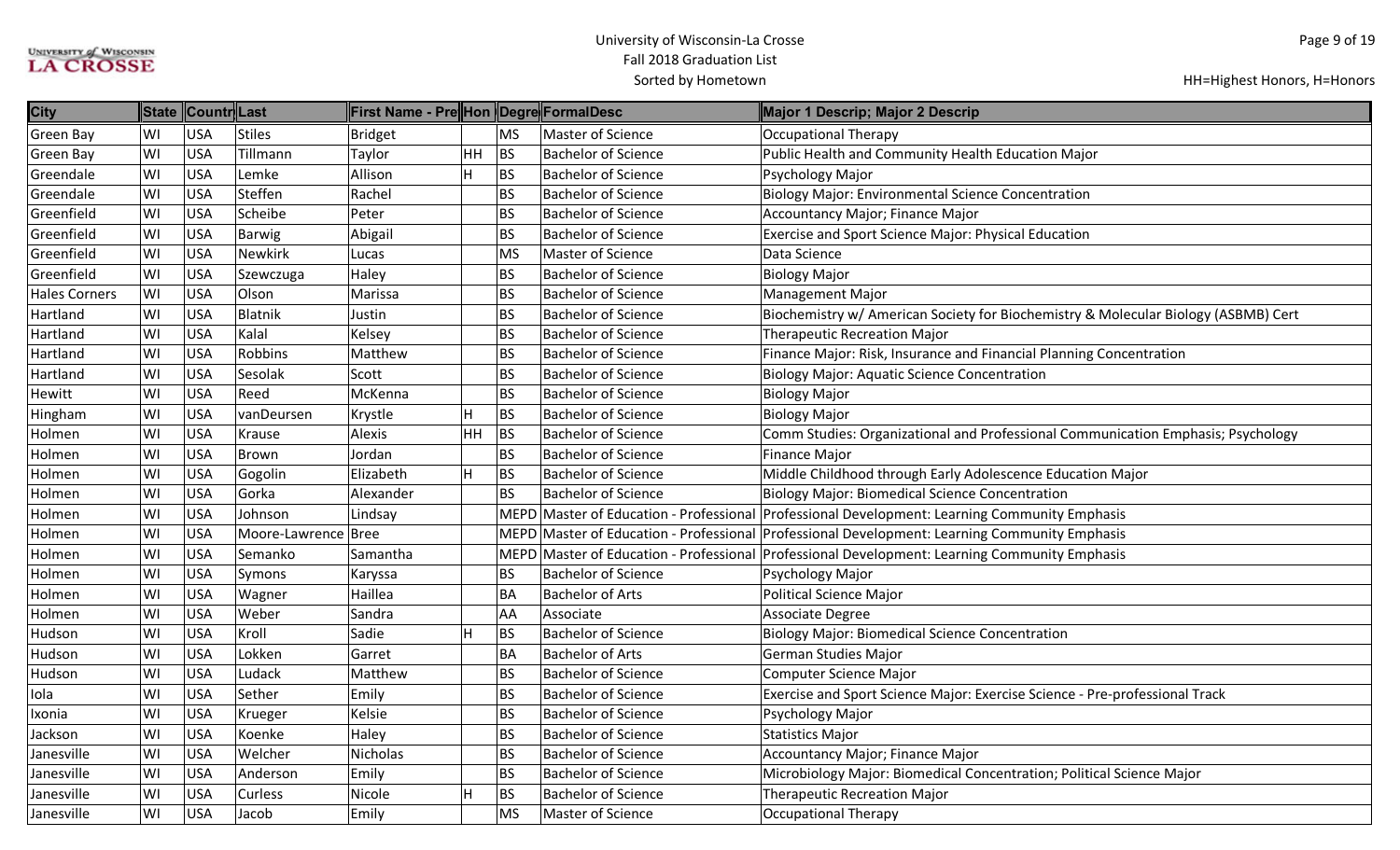| <b>City</b>      |    | State Countr Last |                 | First Name - Pre Hon Degre FormalDesc |           |            |                                                                     | Major 1 Descrip; Major 2 Descrip                                                                  |
|------------------|----|-------------------|-----------------|---------------------------------------|-----------|------------|---------------------------------------------------------------------|---------------------------------------------------------------------------------------------------|
| Janesville       | WI | <b>USA</b>        | McAtee          | Karlissa                              |           | <b>BS</b>  | <b>Bachelor of Science</b>                                          | <b>Biology Major</b>                                                                              |
| Janesville       | WI | <b>USA</b>        | Schaefer        | Natalie                               |           | <b>BS</b>  | <b>Bachelor of Science</b>                                          | Psychology Major                                                                                  |
| Janesville       | WI | USA               | Treinen         | Mitchell                              |           | <b>BS</b>  | <b>Bachelor of Science</b>                                          | Middle Childhood through Early Adolescence Education Major                                        |
| <b>Jim Falls</b> | WI | <b>USA</b>        | Antolak         | Mercedes                              |           | <b>BS</b>  | <b>Bachelor of Science</b>                                          | <b>Biology Major</b>                                                                              |
| Johnson Creek    | WI | <b>USA</b>        | Wolf            | <b>Natilee</b>                        |           | <b>BS</b>  | <b>Bachelor of Science</b>                                          | Middle Childhood through Early Adolescence Education Major                                        |
| Kaukauna         | WI | <b>USA</b>        | Schuh           | Kristin                               |           | <b>BS</b>  | <b>Bachelor of Science</b>                                          | Middle Childhood through Early Adolescence Education Major                                        |
| Kaukauna         | WI | <b>USA</b>        | Van De Hey      | Tanner                                |           | <b>BS</b>  | <b>Bachelor of Science</b>                                          | <b>Management Major</b>                                                                           |
| Kenosha          | WI | <b>USA</b>        | Martell         | Hannah                                |           | <b>BS</b>  | <b>Bachelor of Science</b>                                          | Political Science Major; Public Administration Major                                              |
| Kenosha          | WI | <b>USA</b>        | Hughes          | Emma                                  |           | <b>BS</b>  | <b>Bachelor of Science</b>                                          | Microbiology Major: Environmental Science Concentration                                           |
| Kenosha          | WI | <b>USA</b>        | Koch            | Kerrigan                              | <b>HH</b> | BS         | <b>Bachelor of Science</b>                                          | Middle Childhood through Early Adolescence Education Major                                        |
| Kenosha          | WI | <b>USA</b>        | Wittkowske      | Eric                                  |           | <b>BS</b>  | <b>Bachelor of Science</b>                                          | <b>Physics Major</b>                                                                              |
| Kiel             | WI | <b>USA</b>        | Kohlmann        | Brittany                              |           | <b>MS</b>  | Master of Science                                                   | Occupational Therapy                                                                              |
| La Crosse        | WI | <b>USA</b>        | Fisher          | Evan                                  | HH        | BS         | <b>Bachelor of Science</b>                                          | Biology Major; Computer Science Major                                                             |
| La Crosse        | WI | <b>USA</b>        | Mitchell        | Nathaniel                             |           | <b>BS</b>  | <b>Bachelor of Science</b>                                          | Social Studies Education Major (Broad Field Option A); History Education Major                    |
| La Crosse        | WI | <b>USA</b>        | Stalsberg       | Skylar                                |           | <b>BS</b>  | <b>Bachelor of Science</b>                                          | <b>Chemistry Major: ACS Certification; Mathematics Major</b>                                      |
| La Crosse        | WI | <b>USA</b>        | Polzin          | Benjamin                              |           | <b>BS</b>  | <b>Bachelor of Science</b>                                          | Computer Science: Embedded Systems Emphasis; Mathematics : Applied Emphasis                       |
| La Crosse        | WI | <b>USA</b>        | Adler           | Daniel                                |           |            | MEPD Master of Education - Professional                             | Professional Development: Educational Leadership Emphasis                                         |
| La Crosse        | WI | <b>USA</b>        | Alqayidi        | Alaa                                  |           | <b>BS</b>  | <b>Bachelor of Science</b>                                          | Psychology Major                                                                                  |
| La Crosse        | WI | <b>USA</b>        | Barth           | Andrew                                |           |            |                                                                     | MEPD Master of Education - Professional Professional Development: Educational Leadership Emphasis |
| La Crosse        | WI | <b>USA</b>        | Bartram         | Rachel                                | H         | <b>BS</b>  | <b>Bachelor of Science</b>                                          | <b>English Education Major</b>                                                                    |
| La Crosse        | WI | <b>USA</b>        | Berger          | Kaitlin                               | HH        | BS         | <b>Bachelor of Science</b>                                          | Middle Childhood through Early Adolescence Education Major                                        |
| La Crosse        | WI | <b>USA</b>        | Billman         | Tyler                                 |           | <b>BS</b>  | <b>Bachelor of Science</b>                                          | <b>Biology Major</b>                                                                              |
| La Crosse        | WI | <b>USA</b>        | Bloemers        | Kendra                                |           | <b>BA</b>  | <b>Bachelor of Arts</b>                                             | Psychology Major                                                                                  |
| La Crosse        | WI | <b>USA</b>        | <b>Bosshart</b> | Danielle                              |           | <b>MS</b>  | Master of Science                                                   | <b>Occupational Therapy</b>                                                                       |
| La Crosse        | WI | <b>USA</b>        | Buri            | <b>Brett</b>                          |           | <b>BS</b>  | <b>Bachelor of Science</b>                                          | Communication Studies Major: Broadcast and Digital Media Emphasis                                 |
| La Crosse        | WI | <b>USA</b>        | Coates          | Emily                                 | HH        | BS         | <b>Bachelor of Science</b>                                          | Middle Childhood through Early Adolescence Education Major                                        |
| La Crosse        | WI | <b>USA</b>        | Davis           | Jevon                                 | H         | BS         | <b>Bachelor of Science</b>                                          | Political Science Major                                                                           |
| La Crosse        | WI | <b>USA</b>        | Dockendorff     | Antony                                |           | BS         | <b>Bachelor of Science</b>                                          | <b>Accountancy Major</b>                                                                          |
| La Crosse        | WI | <b>USA</b>        | Drewes          | Anne                                  | <b>HH</b> | <b>BA</b>  | <b>Bachelor of Arts</b>                                             | Communication Studies Major: Broadcast and Digital Media Emphasis                                 |
| La Crosse        | WI | <b>USA</b>        | Ellenbecker     | Andrew                                |           |            |                                                                     | MEPD Master of Education - Professional Professional Development: Educational Leadership Emphasis |
| La Crosse        | WI | <b>USA</b>        | Elsen           | Sandra                                |           | <b>MBA</b> | Master of Business Administration Master of Business Administration |                                                                                                   |
| La Crosse        | WI | <b>USA</b>        | Erickson        | Tessa                                 |           | <b>BS</b>  | <b>Bachelor of Science</b>                                          | <b>Marketing Major</b>                                                                            |
| La Crosse        | WI | <b>USA</b>        | Ferrante        | Michaela                              |           | <b>BS</b>  | <b>Bachelor of Science</b>                                          | <b>English Education Major</b>                                                                    |
| La Crosse        | WI | <b>USA</b>        | Fox             | Teresa                                |           |            |                                                                     | MEPD Master of Education - Professional Professional Development: Learning Community Emphasis     |
| La Crosse        | WI | USA               | Gander          | Jennifer                              | HH        | <b>BS</b>  | <b>Bachelor of Science</b>                                          | Accountancy Major                                                                                 |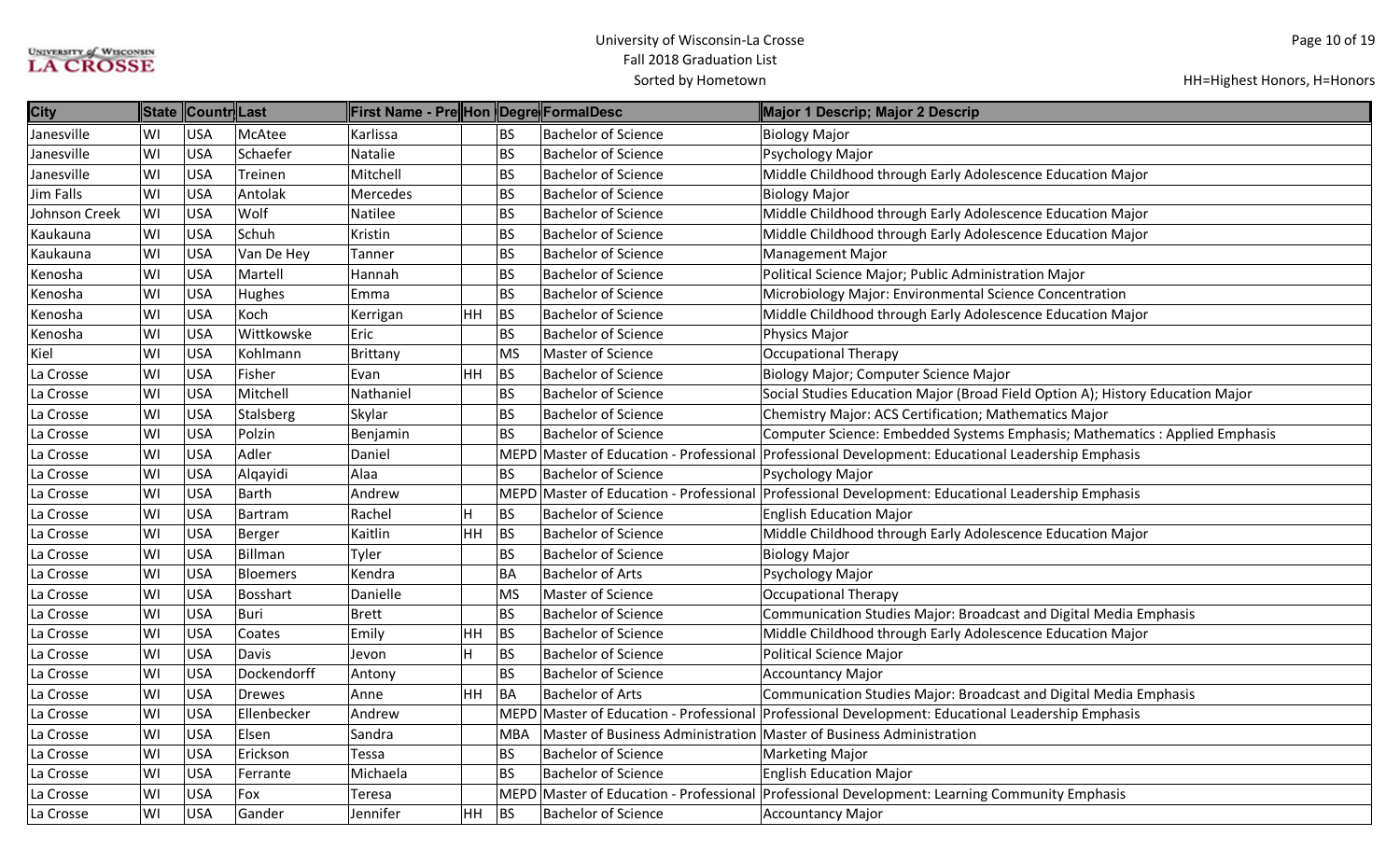| <b>City</b> |    | State Countr Last |                         | First Name - Pre Hon Degre FormalDesc |                         |             |                            | Major 1 Descrip; Major 2 Descrip                                                              |
|-------------|----|-------------------|-------------------------|---------------------------------------|-------------------------|-------------|----------------------------|-----------------------------------------------------------------------------------------------|
| La Crosse   | WI | <b>USA</b>        | George                  | Tricia                                |                         |             |                            | MEPD Master of Education - Professional Professional Development: Learning Community Emphasis |
| La Crosse   | WI | <b>USA</b>        | Ghelfi                  | Joshua                                |                         | <b>BS</b>   | <b>Bachelor of Science</b> | Management Major                                                                              |
| La Crosse   | WI | <b>USA</b>        | Granahan                | <b>Brooke</b>                         |                         | <b>BA</b>   | <b>Bachelor of Arts</b>    | Music Major: Theory Emphasis                                                                  |
| La Crosse   | WI | <b>USA</b>        | Green                   | Jonathan                              |                         | <b>BS</b>   | <b>Bachelor of Science</b> | <b>Biology Major</b>                                                                          |
| La Crosse   | WI | <b>USA</b>        | Hackner                 | Chase                                 |                         | <b>BS</b>   | <b>Bachelor of Science</b> | <b>Biology Major</b>                                                                          |
| La Crosse   | WI | <b>USA</b>        | Hanson                  | Alainna                               | $\overline{\mathsf{H}}$ | BA          | <b>Bachelor of Arts</b>    | English Major: Writing and Rhetoric Emphasis                                                  |
| La Crosse   | WI | <b>USA</b>        | Hanson                  | Katie                                 |                         | <b>BS</b>   | <b>Bachelor of Science</b> | Exercise and Sport Science Major: Exercise Science - Pre-professional Track                   |
| La Crosse   | WI | <b>USA</b>        | Heckendorf              | Ravyn                                 |                         | <b>BS</b>   | <b>Bachelor of Science</b> | Psychology Major                                                                              |
| La Crosse   | WI | <b>USA</b>        | Hegy                    | Maggie                                |                         |             |                            | MEPD Master of Education - Professional Professional Development: Learning Community Emphasis |
| La Crosse   | WI | <b>USA</b>        | Hennessy                | Erin                                  |                         | <b>BS</b>   | <b>Bachelor of Science</b> | <b>Marketing Major</b>                                                                        |
| La Crosse   | WI | <b>USA</b>        | Hoyer                   | Emily                                 |                         | <b>MS</b>   | Master of Science          | Occupational Therapy                                                                          |
| La Crosse   | WI | USA               | Hund                    | Jennifer                              | <b>HH</b>               | <b>BS</b>   | <b>Bachelor of Science</b> | Middle Childhood through Early Adolescence Education Major                                    |
| La Crosse   | WI | <b>USA</b>        | Johnson                 | Hannah                                |                         | <b>BS</b>   | <b>Bachelor of Science</b> | <b>Biology Major</b>                                                                          |
| La Crosse   | WI | <b>USA</b>        | Joley                   | Amy                                   |                         | MEPD        |                            | Master of Education - Professional Professional Development: Learning Community Emphasis      |
| La Crosse   | WI | <b>USA</b>        | Khan                    | Hiba                                  |                         | <b>BS</b>   | <b>Bachelor of Science</b> | Psychology Major                                                                              |
| La Crosse   | WI | <b>USA</b>        | Krueger                 | Caitlin                               | <b>HH</b>               | BS          | <b>Bachelor of Science</b> | Music Major: Instrumental Emphasis                                                            |
| La Crosse   | WI | <b>USA</b>        | LaPlante                | Brian                                 |                         | <b>BS</b>   | <b>Bachelor of Science</b> | Computer Science Major: Computer Engineering Technology Emphasis                              |
| La Crosse   | WI | <b>USA</b>        | Loader                  | Jamie                                 |                         | <b>BS</b>   | <b>Bachelor of Science</b> | <b>Mathematics Major</b>                                                                      |
| La Crosse   | WI | <b>USA</b>        | Martin                  | Marissa                               |                         | <b>MS</b>   | Master of Science          | <b>Occupational Therapy</b>                                                                   |
| La Crosse   | WI | <b>USA</b>        | McCoy                   | Samantha                              |                         | <b>BA</b>   | <b>Bachelor of Arts</b>    | Spanish Major                                                                                 |
| La Crosse   | WI | <b>USA</b>        | Misch                   | Rebecca                               |                         | <b>CERT</b> | Certificate                | <b>Reading Teacher</b>                                                                        |
| La Crosse   | WI | <b>USA</b>        | Nicewander              | Casey                                 |                         | <b>BA</b>   | <b>Bachelor of Arts</b>    | <b>Economics Major</b>                                                                        |
| La Crosse   | WI | <b>USA</b>        | Novotney                | Gayla                                 |                         | <b>BS</b>   | <b>Bachelor of Science</b> | Public Health and Community Health Education Major                                            |
| La Crosse   | WI | USA               | O'Neil                  | Erin                                  |                         | <b>BS</b>   | <b>Bachelor of Science</b> | Middle Childhood through Early Adolescence Education Major                                    |
| La Crosse   | WI | <b>USA</b>        | Plouffe                 | Nathan                                |                         | <b>BS</b>   | <b>Bachelor of Science</b> | <b>Management Major</b>                                                                       |
| La Crosse   | WI | <b>USA</b>        | Radkey-Pechacek Zachary |                                       |                         | <b>BS</b>   | <b>Bachelor of Science</b> | Physics Major                                                                                 |
| La Crosse   | WI | <b>USA</b>        | Rendler                 | Samuel                                |                         | <b>BS</b>   | <b>Bachelor of Science</b> | <b>Chemistry Major: ACS Certification</b>                                                     |
| La Crosse   | WI | <b>USA</b>        | Rohmeyer                | Laura                                 |                         | <b>BS</b>   | <b>Bachelor of Science</b> | Sociology Major                                                                               |
| La Crosse   | WI | <b>USA</b>        | Sager                   | Reese                                 |                         | <b>BS</b>   | <b>Bachelor of Science</b> | Physics Major                                                                                 |
| La Crosse   | WI | <b>USA</b>        | Schears                 | Kodiak                                |                         | <b>BS</b>   | <b>Bachelor of Science</b> | <b>Marketing Major</b>                                                                        |
| La Crosse   | WI | <b>USA</b>        | Schepp                  | Alex                                  |                         | <b>BS</b>   | <b>Bachelor of Science</b> | <b>Therapeutic Recreation Major</b>                                                           |
| La Crosse   | WI | <b>USA</b>        | Schneider               | Tyler                                 |                         | <b>BS</b>   | <b>Bachelor of Science</b> | Physics Major                                                                                 |
| La Crosse   | WI | <b>USA</b>        | Schuh                   | Cody                                  |                         | <b>BS</b>   | <b>Bachelor of Science</b> | <b>Biology Major</b>                                                                          |
| La Crosse   | WI | <b>USA</b>        | Siewert                 | Austin                                |                         | <b>BS</b>   | <b>Bachelor of Science</b> | <b>Finance Major</b>                                                                          |
| La Crosse   | WI | <b>USA</b>        | Sodini                  | Taylor                                |                         | <b>BS</b>   | <b>Bachelor of Science</b> | Exercise and Sport Science Major: Exercise Science - Pre-professional Track                   |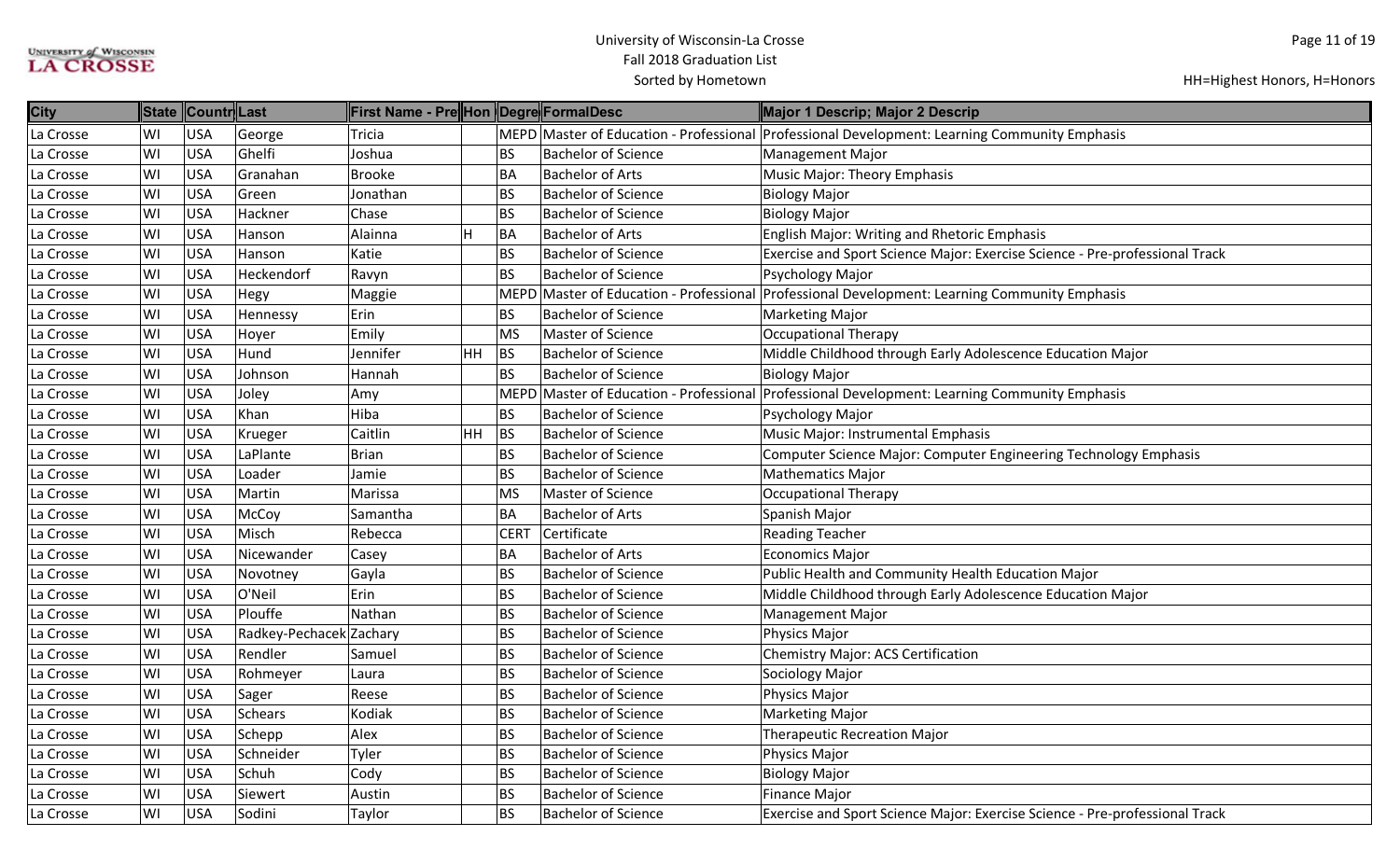| <b>City</b>       | <b>State</b> | ∥Countr∥Last |                          | First Name - Pre∥Hon ∥Degre∥FormalDesc |                |             |                                | Major 1 Descrip; Major 2 Descrip                                                                  |
|-------------------|--------------|--------------|--------------------------|----------------------------------------|----------------|-------------|--------------------------------|---------------------------------------------------------------------------------------------------|
| La Crosse         | WI           | <b>USA</b>   | Sorenson                 | Fayde                                  |                | <b>BS</b>   | <b>Bachelor of Science</b>     | <b>Marketing Major</b>                                                                            |
| La Crosse         | WI           | <b>USA</b>   | Speckeen                 | Jenn                                   |                |             |                                | MEPD Master of Education - Professional Professional Development: Learning Community Emphasis     |
| La Crosse         | WI           | <b>USA</b>   | Sprain                   | Kendra                                 |                | <b>BS</b>   | <b>Bachelor of Science</b>     | Middle Childhood through Early Adolescence Education Major                                        |
| La Crosse         | WI           | <b>USA</b>   | Stacey                   | Jourdan                                |                |             |                                | MEPD Master of Education - Professional Professional Development: Learning Community Emphasis     |
| La Crosse         | WI           | <b>USA</b>   | Tenpas                   | Tanner                                 |                | <b>BS</b>   | <b>Bachelor of Science</b>     | <b>Biology Major: Biomedical Science Concentration</b>                                            |
| La Crosse         | WI           | <b>USA</b>   | Van Eperen-Sattle Keagan |                                        | <b>HH</b>      | <b>BS</b>   | <b>Bachelor of Science</b>     | Psychology Major                                                                                  |
| La Crosse         | WI           | <b>USA</b>   | Vermes                   | Jamie                                  |                |             |                                | MEPD Master of Education - Professional Professional Development: Learning Community Emphasis     |
| La Crosse         | WI           | <b>USA</b>   | Zimmerman                | Garrett                                |                |             |                                | MEPD Master of Education - Professional Professional Development: Educational Leadership Emphasis |
| La Valle          | WI           | <b>USA</b>   | Thoreson                 | Nicholas                               |                | <b>BS</b>   | <b>Bachelor of Science</b>     | <b>Finance Major</b>                                                                              |
| Ladysmith         | WI           | <b>USA</b>   | Zuck                     | Breanna                                |                | <b>MS</b>   | Master of Science              | <b>Occupational Therapy</b>                                                                       |
| Lake Mills        | WI           | <b>USA</b>   | Baldassari               | Dylan                                  |                | <b>BS</b>   | <b>Bachelor of Science</b>     | <b>Biology Major: Environmental Science Concentration</b>                                         |
| Lake Mills        | WI           | <b>USA</b>   | Converse                 | Benjamin                               |                | <b>BS</b>   | <b>Bachelor of Science</b>     | <b>Political Science Major</b>                                                                    |
| Lake Mills        | WI           | <b>USA</b>   | Yandre                   | Kristopher                             |                | <b>BS</b>   | <b>Bachelor of Science</b>     | <b>History Major</b>                                                                              |
| Lisbon            | WI           | <b>USA</b>   | Malloy                   | Meara                                  | <b>HH</b>      | BS          | <b>Bachelor of Science</b>     | Exercise and Sport Science Major: Exercise Science - Pre-professional Track                       |
| Lodi              | WI           | <b>USA</b>   | Nelson                   | Nikala                                 |                | <b>BS</b>   | <b>Bachelor of Science</b>     | Art Major                                                                                         |
| Lodi              | WI           | <b>USA</b>   | Potter                   | Lexi                                   |                | <b>BS</b>   | <b>Bachelor of Science</b>     | Sociology Major                                                                                   |
| Lodi              | WI           | <b>USA</b>   | Schwartz                 | Ashley                                 | HH             | BA          | <b>Bachelor of Arts</b>        | Archaeological Studies Major: Cultural Anthropology Emphasis                                      |
| Luck              | WI           | <b>USA</b>   | Davis                    | Ashley                                 |                | <b>BS</b>   | <b>Bachelor of Science</b>     | Psychology Major                                                                                  |
| Luxemburg         | WI           | <b>USA</b>   | McGuire                  | Dean                                   | <b>HH</b>      | BS          | <b>Bachelor of Science</b>     | Social Studies Education Major (Broad Field Option A); History Education Major                    |
| Madison           | WI           | <b>USA</b>   | Den Hartog               | Dietrich                               | H              | BS          | <b>Bachelor of Science</b>     | <b>Art Major</b>                                                                                  |
| Madison           | WI           | <b>USA</b>   | Giddings                 | Peter                                  |                | <b>MS</b>   | Master of Science              | <b>Clinical Exercise Physiology</b>                                                               |
| Madison           | WI           | <b>USA</b>   | Rasmussen                | Trent                                  |                | <b>MEPD</b> |                                | Master of Education - Professional Professional Development: Educational Leadership Emphasis      |
| Madison           | WI           | <b>USA</b>   | Shrestha                 | Abis                                   |                | <b>BS</b>   | <b>Bachelor of Science</b>     | <b>Mathematics Major</b>                                                                          |
| Malone            | WI           | <b>USA</b>   | Arenz                    | Natalie                                |                | MS          | Master of Science              | Occupational Therapy                                                                              |
| Manitowoc         | WI           | <b>USA</b>   | Dixon                    | Drew                                   | $\overline{H}$ | BS          | <b>Bachelor of Science</b>     | Exercise and Sport Science Major: Physical Education                                              |
| Manitowoc         | WI           | <b>USA</b>   | Lehman                   | Kalie                                  |                | <b>BS</b>   | <b>Bachelor of Science</b>     | Psychology Major                                                                                  |
| Manitowoc         | WI           | <b>USA</b>   | Terp                     | Trevor                                 |                | <b>BS</b>   | <b>Bachelor of Science</b>     | <b>Biology Major</b>                                                                              |
| Manitowoc         | WI           | <b>USA</b>   | Wronkowski               | David                                  |                | <b>BS</b>   | <b>Bachelor of Science</b>     | <b>Marketing Major</b>                                                                            |
| Marathon          | WI           | <b>USA</b>   | Kind                     | Emily                                  | <b>HH</b>      | <b>BS</b>   | <b>Bachelor of Science</b>     | <b>Biology Major: Biomedical Science Concentration</b>                                            |
| Maribel           | WI           | <b>USA</b>   | Sigl                     | Maddie                                 |                | <b>MSE</b>  | Master of Software Engineering | Software Engineering                                                                              |
| Marshall          | WI           | <b>USA</b>   | Viken                    | Dakota                                 |                | <b>MS</b>   | Master of Science              | <b>Occupational Therapy</b>                                                                       |
| Marshfield        | WI           | <b>USA</b>   | Meyer                    | Brandon                                |                | <b>BS</b>   | <b>Bachelor of Science</b>     | Finance Major: Risk, Insurance and Financial Planning Concentration                               |
| Mazomanie         | WI           | <b>USA</b>   | Bailey                   | Katherine                              |                | <b>BA</b>   | <b>Bachelor of Arts</b>        | English Major: Literature Emphasis                                                                |
| Mc Farland        | WI           | <b>USA</b>   | Hutchison                | Aidan                                  |                | <b>BS</b>   | <b>Bachelor of Science</b>     | Accountancy Major; Finance Major                                                                  |
| <b>Mc Farland</b> | WI           | <b>USA</b>   | Soma                     | Tripp                                  |                | <b>BS</b>   | <b>Bachelor of Science</b>     | Finance Major                                                                                     |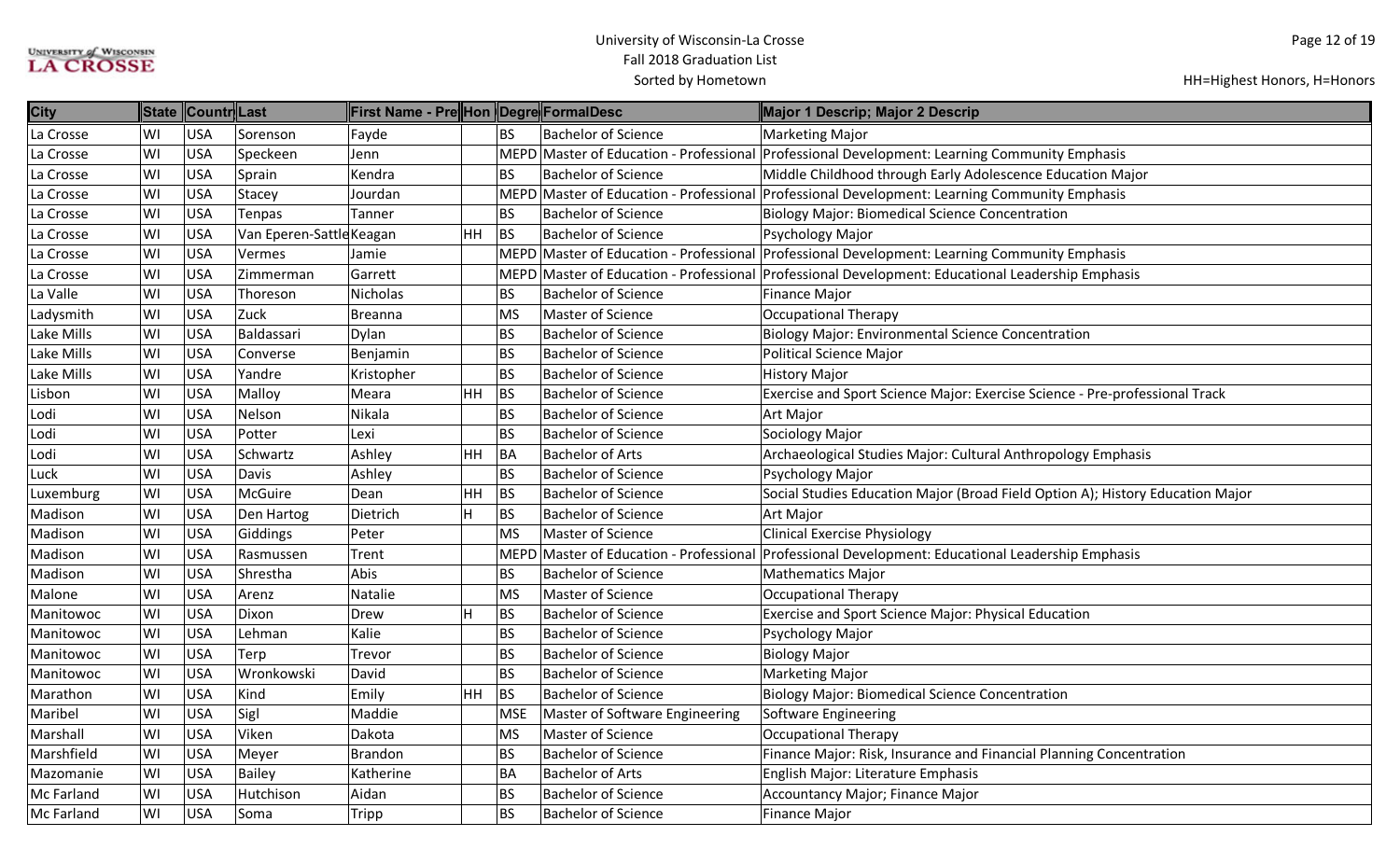| <b>City</b>        | <b>State</b> | Countr Last |               | First Name - Pre Hon Degre FormalDesc |    |            |                                         | Major 1 Descrip; Major 2 Descrip                                            |
|--------------------|--------------|-------------|---------------|---------------------------------------|----|------------|-----------------------------------------|-----------------------------------------------------------------------------|
| Medford            | WI           | <b>USA</b>  | Marshall      | Elizabeth                             | HH | <b>BS</b>  | <b>Bachelor of Science</b>              | Psychology Major                                                            |
| Medford            | WI           | <b>USA</b>  | Rabe          | Keagan                                |    | BA         | Bachelor of Arts                        | Archaeological Studies Major                                                |
| Menasha            | WI           | <b>USA</b>  | Thiel         | Megan                                 |    | <b>MS</b>  | <b>Master of Science</b>                | <b>Clinical Exercise Physiology</b>                                         |
| Menomonee Falls WI |              | <b>USA</b>  | Syverson      | Haylie                                |    | BS         | <b>Bachelor of Science</b>              | <b>Accountancy Major</b>                                                    |
| Menomonie          | WI           | <b>USA</b>  | Mozey         | Samantha                              |    | <b>BS</b>  | <b>Bachelor of Science</b>              | Sociology Major                                                             |
| Menomonie          | WI           | <b>USA</b>  | Register      | Taylor                                | HH | BS         | <b>Bachelor of Science</b>              | Middle Childhood through Early Adolescence Education Major                  |
| Mequon             | WI           | <b>USA</b>  | Clausen       | Melissa                               |    | <b>BS</b>  | <b>Bachelor of Science</b>              | <b>Marketing Major</b>                                                      |
| Mequon             | WI           | <b>USA</b>  | Mitchen       | Jennifer                              |    | <b>BS</b>  | <b>Bachelor of Science</b>              | <b>Biology Major</b>                                                        |
| Merrimac           | WI           | <b>USA</b>  | Wipperfurth   | Amber                                 | HH | BS         | <b>Bachelor of Science</b>              | Middle Childhood through Early Adolescence Education Major                  |
| Middleton          | WI           | <b>USA</b>  | Cody          | Max                                   |    | <b>BS</b>  | <b>Bachelor of Science</b>              | Accountancy Major; Finance Major                                            |
| Middleton          | WI           | <b>USA</b>  | Birrenkott    | Jacob                                 |    | <b>BS</b>  | <b>Bachelor of Science</b>              | Physics Major                                                               |
| Middleton          | WI           | <b>USA</b>  | Hansen        | Whitney                               |    |            | MEPD Master of Education - Professional | Professional Development: Learning Community Emphasis                       |
| Middleton          | WI           | <b>USA</b>  | <b>Nutt</b>   | Tessa                                 |    | <b>MPH</b> | <b>Master of Public Health</b>          | Community Health Education: Public Health                                   |
| Middleton          | WI           | <b>USA</b>  | Peyton        | Megan                                 |    | <b>BS</b>  | <b>Bachelor of Science</b>              | Finance Major: Risk, Insurance and Financial Planning Concentration         |
| Milton             | WI           | <b>USA</b>  | Gegare        | Alexia                                |    | <b>BS</b>  | <b>Bachelor of Science</b>              | <b>Therapeutic Recreation Major</b>                                         |
| Milton             | WI           | <b>USA</b>  | Maxwell       | Mason                                 | Н  | <b>BS</b>  | <b>Bachelor of Science</b>              | <b>Statistics Major: Actuarial Science Concentration</b>                    |
| Milwaukee          | WI           | <b>USA</b>  | Dacquisto     | Sienna                                |    | <b>BS</b>  | <b>Bachelor of Science</b>              | Early Childhood through Middle Childhood Education Major                    |
| Milwaukee          | WI           | <b>USA</b>  | Edwards       | Nathaniel                             |    | <b>BS</b>  | <b>Bachelor of Science</b>              | Middle Childhood through Early Adolescence Education Major                  |
| Milwaukee          | WI           | <b>USA</b>  | Schmidt       | Alexandra                             | HH | BS         | <b>Bachelor of Science</b>              | Middle Childhood through Early Adolescence Education Major                  |
| Milwaukee          | WI           | <b>USA</b>  | Wesley        | Jaliyah                               |    | <b>BA</b>  | <b>Bachelor of Arts</b>                 | Psychology Major                                                            |
| Minocqua           | WI           | <b>USA</b>  | Sasse         | Meagan                                | Η  | <b>BS</b>  | <b>Bachelor of Science</b>              | <b>Management Major</b>                                                     |
| Mondovi            | WI           | <b>USA</b>  | Kopp          | Sarah                                 | Н  | <b>BS</b>  | <b>Bachelor of Science</b>              | Management Major; Marketing Major                                           |
| Mondovi            | WI           | <b>USA</b>  | Franzwa       | Jenna                                 | н  | <b>BS</b>  | <b>Bachelor of Science</b>              | <b>Therapeutic Recreation Major</b>                                         |
| Monona             | WI           | <b>USA</b>  | McCarthy      | Jonah                                 |    | <b>BS</b>  | <b>Bachelor of Science</b>              | Exercise and Sport Science Major: Exercise Science - Pre-professional Track |
| Mosinee            | WI           | <b>USA</b>  | Ruplinger     | Elijah                                | н  | <b>BS</b>  | <b>Bachelor of Science</b>              | Psychology Major                                                            |
| Mosinee            | WI           | <b>USA</b>  | Schuette      | Jackson                               | H  | <b>BS</b>  | <b>Bachelor of Science</b>              | <b>Mathematics Major: Applied Emphasis</b>                                  |
| <b>Mount Horeb</b> | WI           | <b>USA</b>  | Minter        | Kevin                                 |    | <b>BS</b>  | <b>Bachelor of Science</b>              | <b>Computer Science Major</b>                                               |
| Mukwonago          | WI           | <b>USA</b>  | <b>DePons</b> | Dani                                  | HH | <b>BS</b>  | <b>Bachelor of Science</b>              | Psychology Major                                                            |
| Mukwonago          | WI           | <b>USA</b>  | Gibson        | Kari                                  | Н  | <b>BS</b>  | <b>Bachelor of Science</b>              | Middle Childhood through Early Adolescence Education Major                  |
| Mukwonago          | WI           | <b>USA</b>  | Lynch         | Robert                                | HH | <b>BS</b>  | <b>Bachelor of Science</b>              | Exercise and Sport Science Major: Sport Management                          |
| Muskego            | WI           | <b>USA</b>  | Berlyn        | Caleb                                 |    | <b>BS</b>  | <b>Bachelor of Science</b>              | <b>Finance Major</b>                                                        |
| Muskego            | WI           | <b>USA</b>  | Poole         | Teagan                                |    | BA         | <b>Bachelor of Arts</b>                 | Sociology Major                                                             |
| Muskego            | WI           | <b>USA</b>  | Prekop        | Joseph                                |    | <b>BS</b>  | <b>Bachelor of Science</b>              | Psychology Major                                                            |
| Necedah            | WI           | <b>USA</b>  | Zabloudil     | Nicholas                              |    | BS         | <b>Bachelor of Science</b>              | History Major: Regional Emphasis                                            |
| Neenah             | WI           | <b>USA</b>  | Kero          | Sophia                                |    | <b>BS</b>  | <b>Bachelor of Science</b>              | <b>Biology Major: Biomedical Science Concentration</b>                      |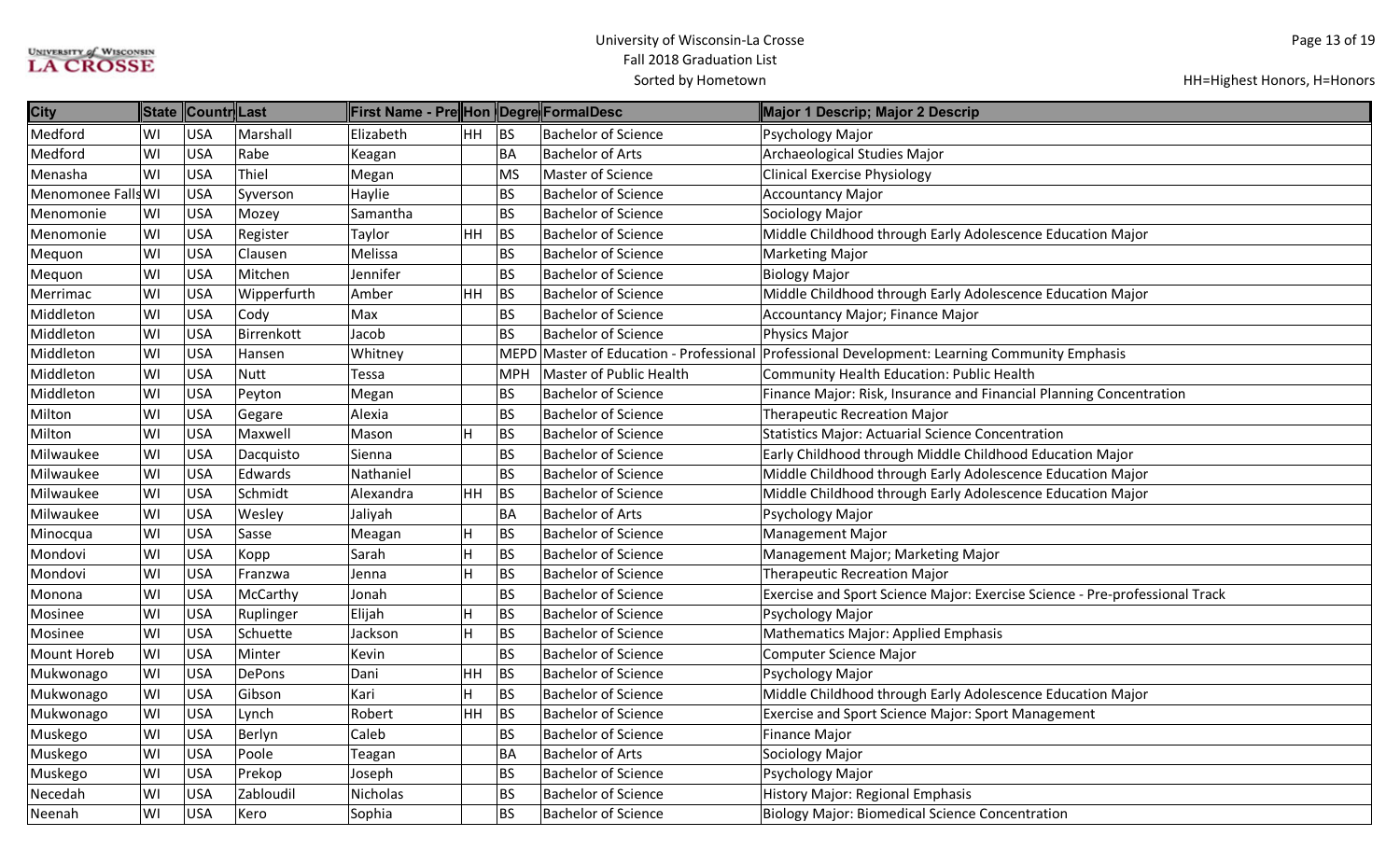| <b>City</b>         |    | State Countr Last |                | First Name - Pre Hon  Degre FormalDesc |                         |            |                            | Major 1 Descrip; Major 2 Descrip                                                              |
|---------------------|----|-------------------|----------------|----------------------------------------|-------------------------|------------|----------------------------|-----------------------------------------------------------------------------------------------|
| Neenah              | WI | <b>USA</b>        | Puser          | <b>Brandon</b>                         | H                       | <b>BS</b>  | <b>Bachelor of Science</b> | Exercise and Sport Science Major: Exercise Science - Pre-professional Track                   |
| Neillsville         | WI | <b>USA</b>        | Trybula        | Brittney                               |                         | <b>BS</b>  | <b>Bachelor of Science</b> | <b>Biology Major: Biomedical Science Concentration</b>                                        |
| <b>New Berlin</b>   | WI | <b>USA</b>        | Ward           | Erika                                  |                         | <b>BS</b>  | <b>Bachelor of Science</b> | International Business Major; Economics Major                                                 |
| <b>New Berlin</b>   | WI | <b>USA</b>        | Athanasiou     | Alexander                              |                         | <b>BS</b>  | <b>Bachelor of Science</b> | Communication Studies Major: Broadcast and Digital Media Emphasis                             |
| <b>New Berlin</b>   | WI | <b>USA</b>        | <b>Bedwell</b> | Christina                              | $\overline{H}$          | <b>BS</b>  | <b>Bachelor of Science</b> | Public Health and Community Health Education Major                                            |
| <b>New Berlin</b>   | WI | <b>USA</b>        | Cummings       | Milton                                 |                         | <b>BS</b>  | <b>Bachelor of Science</b> | <b>Statistics Major</b>                                                                       |
| New Berlin          | WI | <b>USA</b>        | Hayes          | Tristen                                | <b>HH</b>               | BS         | <b>Bachelor of Science</b> | <b>Art Major</b>                                                                              |
| <b>New Berlin</b>   | WI | <b>USA</b>        | Minturn        | Amanda                                 |                         | <b>BS</b>  | <b>Bachelor of Science</b> | <b>Biology Major</b>                                                                          |
| <b>New Berlin</b>   | WI | <b>USA</b>        | Wing           | Melissa                                |                         | <b>BA</b>  | <b>Bachelor of Arts</b>    | Communication Studies Major: Organizational and Professional Communication Emphasis           |
| <b>New Glarus</b>   | WI | <b>USA</b>        | <b>Borth</b>   | Ja-ae                                  |                         | <b>BS</b>  | <b>Bachelor of Science</b> | Sociology Major                                                                               |
| <b>New Glarus</b>   | WI | <b>USA</b>        | Watrud         | Sierra                                 | $\overline{\mathsf{H}}$ | <b>BS</b>  | <b>Bachelor of Science</b> | Exercise and Sport Science Major: Exercise Science - Pre-professional Track                   |
| <b>New Lisbon</b>   | WI | <b>USA</b>        | Fank           | <b>Brett</b>                           |                         | <b>BS</b>  | <b>Bachelor of Science</b> | <b>Finance Major</b>                                                                          |
| New Lisbon          | WI | <b>USA</b>        | Geis           | Abigail                                | $\overline{H}$          | <b>BS</b>  | <b>Bachelor of Science</b> | Psychology Major                                                                              |
| New Lisbon          | WI | <b>USA</b>        | Heinkel        | Zach                                   |                         | <b>BS</b>  | <b>Bachelor of Science</b> | Physics Major                                                                                 |
| New London          | WI | <b>USA</b>        | <b>Besaw</b>   | Tyler                                  | HH                      | BA         | <b>Bachelor of Arts</b>    | Psychology Major; Sociology Major                                                             |
| New London          | WI | <b>USA</b>        | Timm           | Callie                                 | $\overline{\mathsf{H}}$ | <b>BA</b>  | <b>Bachelor of Arts</b>    | Sociology Major                                                                               |
| <b>New Richmond</b> | WI | <b>USA</b>        | McCarthy       | Rachel                                 |                         | <b>BS</b>  | <b>Bachelor of Science</b> | Psychology Major                                                                              |
| North Fond du La WI |    | <b>USA</b>        | Zander         | Zachary                                | H                       | <b>BS</b>  | <b>Bachelor of Science</b> | Middle Childhood through Early Adolescence Education Major                                    |
| North Freedom       | WI | <b>USA</b>        | Schlender      | Amy                                    | HH                      | <b>BS</b>  | <b>Bachelor of Science</b> | Middle Childhood through Early Adolescence Education Major                                    |
| Oakfield            | WI | <b>USA</b>        | Walgenbach     | Daniel                                 | $\overline{\mathsf{H}}$ | <b>BS</b>  | <b>Bachelor of Science</b> | Biochemistry w/ ASBMB Cert; Biology: Biomedical Science C                                     |
| Oconomowoc          | WI | <b>USA</b>        | Anick          | Hailey                                 |                         | <b>BS</b>  | <b>Bachelor of Science</b> | Political Science Major; English Major: Rhetoric and Writing                                  |
| Oconomowoc          | WI | <b>USA</b>        | Rosario        | Jacob                                  |                         | <b>BS</b>  | <b>Bachelor of Science</b> | Public Administration Major; Political Science Major                                          |
| Oconomowoc          | WI | <b>USA</b>        | Banaszak       | Ashley                                 | <b>HH</b>               | BS         | <b>Bachelor of Science</b> | <b>Finance Major</b>                                                                          |
| Oconomowoc          | WI | <b>USA</b>        | <b>Butler</b>  | Brittany                               |                         | <b>MS</b>  | <b>Master of Science</b>   | <b>Medical Dosimetry</b>                                                                      |
| Oconomowoc          | WI | <b>USA</b>        | Klokow         | Taylor                                 | <b>HH</b>               | BS         | <b>Bachelor of Science</b> | Sociology Major                                                                               |
| Oconomowoc          | WI | <b>USA</b>        | Meindel        | Manning                                |                         | <b>BS</b>  | <b>Bachelor of Science</b> | <b>Computer Science Major</b>                                                                 |
| Oconomowoc          | WI | <b>USA</b>        | <b>Travers</b> | Austin                                 |                         | <b>BA</b>  | <b>Bachelor of Arts</b>    | Communication Studies Major: Organizational and Professional Communication Emphasis           |
| Oconto              | WI | <b>USA</b>        | Shallow        | Emily                                  | HH                      | <b>BS</b>  | <b>Bachelor of Science</b> | <b>Biology Major: Aquatic Science Concentration</b>                                           |
| <b>Onalaska</b>     | WI | <b>USA</b>        | Arnost         | John                                   |                         |            |                            | MEPD Master of Education - Professional Professional Development: Learning Community Emphasis |
| Onalaska            | WI | <b>USA</b>        | Asher          | Angela                                 |                         | <b>BA</b>  | <b>Bachelor of Arts</b>    | Music Major: Performance Emphasis                                                             |
| Onalaska            | WI | <b>USA</b>        | Dawson         | <b>Brandon</b>                         |                         | BA         | <b>Bachelor of Arts</b>    | Psychology Major                                                                              |
| Onalaska            | WI | <b>USA</b>        | DeYoung        | Hannah                                 |                         |            |                            | MEPD Master of Education - Professional Professional Development: Learning Community Emphasis |
| Onalaska            | WI | <b>USA</b>        | Ecklund        | Sarah                                  |                         | <b>MS</b>  | Master of Science          | <b>Occupational Therapy</b>                                                                   |
| Onalaska            | WI | <b>USA</b>        | <b>King</b>    | Rachel                                 |                         | <b>MPH</b> | Master of Public Health    | <b>Community Health Education: Public Health</b>                                              |
| Onalaska            | WI | <b>USA</b>        | Lor            | Ethan                                  |                         | <b>BS</b>  | <b>Bachelor of Science</b> | <b>Computer Science Major</b>                                                                 |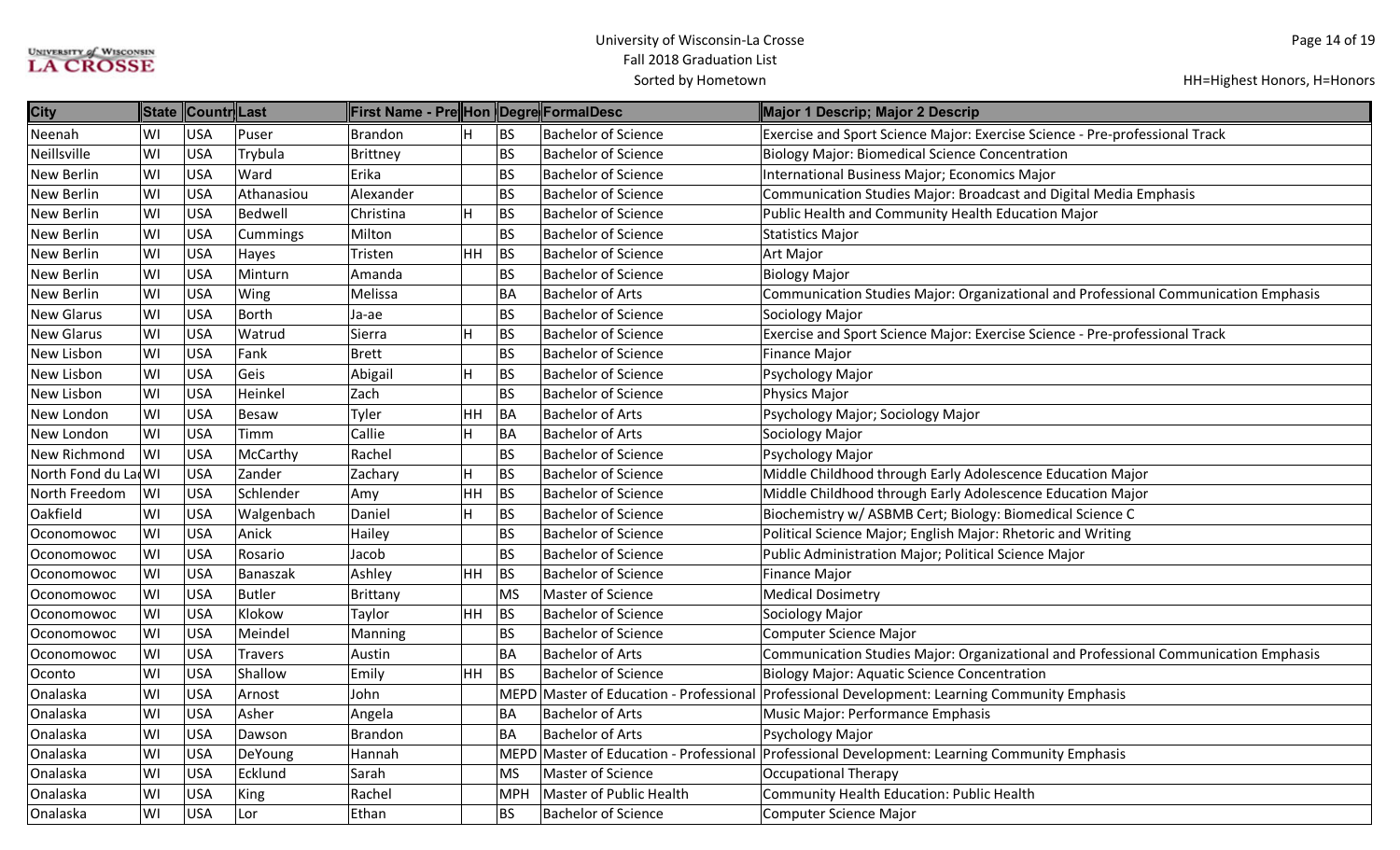| <b>City</b>          |    | State Countr Last |               | <b>First Name - Pre</b>  Hon  Degre FormalDesc |           |             |                            | Major 1 Descrip; Major 2 Descrip                                                                  |
|----------------------|----|-------------------|---------------|------------------------------------------------|-----------|-------------|----------------------------|---------------------------------------------------------------------------------------------------|
| Onalaska             | WI | <b>USA</b>        | Metzler       | Samuel                                         |           | <b>BA</b>   | <b>Bachelor of Arts</b>    | <b>History Major: Regional Emphasis</b>                                                           |
| Onalaska             | WI | USA               | Mueller       | Hannah                                         |           | <b>MS</b>   | Master of Science          | <b>Recreation Management</b>                                                                      |
| Onalaska             | WI | USA               | Olan          | Katie                                          | HH        | BS          | <b>Bachelor of Science</b> | Public Health and Community Health Education Major                                                |
| Onalaska             | WI | <b>USA</b>        | Potter        | Kristin                                        |           | <b>MEPD</b> |                            | Master of Education - Professional Professional Development: Learning Community Emphasis          |
| Onalaska             | WI | <b>USA</b>        | Rudy          | Landon                                         |           | <b>BS</b>   | <b>Bachelor of Science</b> | Computer Science Major: Computer Engineering Technology Emphasis                                  |
| Onalaska             | WI | <b>USA</b>        | Stuhr         | Andrew                                         | HH        | BS          | <b>Bachelor of Science</b> | Physics Major                                                                                     |
| Onalaska             | WI | <b>USA</b>        | Woggon        | Michael                                        | H         | <b>BS</b>   | <b>Bachelor of Science</b> | <b>Accountancy Major</b>                                                                          |
| Oostburg             | WI | <b>USA</b>        | Lichucki      | Zachary                                        |           | <b>BS</b>   | <b>Bachelor of Science</b> | Exercise and Sport Science Major: Exercise Science - Pre-professional Track                       |
| Oregon               | WI | USA               | Mosiman       | Sam                                            |           | <b>BS</b>   | <b>Bachelor of Science</b> | Sociology Major                                                                                   |
| Osceola              | WI | <b>USA</b>        | Ethier        | Bailey                                         |           | <b>BA</b>   | <b>Bachelor of Arts</b>    | Public Administration Major; Political Science Major                                              |
| Oshkosh              | WI | <b>USA</b>        | Hoff          | Olivia                                         | <b>HH</b> | BA          | <b>Bachelor of Arts</b>    | History Major: Public and Policy History Emphasis                                                 |
| Oshkosh              | WI | <b>USA</b>        | Lor           | Nouchee                                        |           | <b>BS</b>   | <b>Bachelor of Science</b> | Sociology Major                                                                                   |
| Oshkosh              | WI | <b>USA</b>        | Schwartz      | Adam                                           |           | <b>MS</b>   | <b>Master of Science</b>   | <b>Medical Dosimetry</b>                                                                          |
| Palmyra              | WI | <b>USA</b>        | Marcus        | Natalie                                        |           | <b>BS</b>   | <b>Bachelor of Science</b> | <b>Marketing Major</b>                                                                            |
| Pardeeville          | WI | <b>USA</b>        | Vesely        | Kara                                           |           | <b>BS</b>   | <b>Bachelor of Science</b> | Health Information Management and Technology: Health Information Management Track                 |
| <b>Park Falls</b>    | WI | USA               | Schmidt       | Casandra                                       |           | <b>BS</b>   | <b>Bachelor of Science</b> | <b>Biology Major</b>                                                                              |
| Pewaukee             | WI | <b>USA</b>        | Finco         | Noah                                           |           | <b>BA</b>   | <b>Bachelor of Arts</b>    | English Major: Writing and Rhetoric Emphasis                                                      |
| Pewaukee             | WI | <b>USA</b>        | Scott         | Kaitlyn                                        |           | <b>BS</b>   | <b>Bachelor of Science</b> | Communication Studies Major: Organizational and Professional Communication Emphasis               |
| Pewaukee             | WI | <b>USA</b>        | Twist         | John                                           |           | <b>BS</b>   | <b>Bachelor of Science</b> | Management Major                                                                                  |
| Pittsville           | WI | <b>USA</b>        | Kumm          | <b>Breanna</b>                                 | H         | <b>BS</b>   | <b>Bachelor of Science</b> | Early Childhood through Middle Childhood Education Major                                          |
| Platteville          | WI | <b>USA</b>        | Bendorf       | Dana                                           |           |             |                            | MEPD Master of Education - Professional Professional Development: Educational Leadership Emphasis |
| Plover               | WI | <b>USA</b>        | Bancker       | Blaine                                         | <b>HH</b> | BS          | <b>Bachelor of Science</b> | Finance Major                                                                                     |
| Plum City            | WI | <b>USA</b>        | Kernstock     | Rhiannon                                       |           | <b>BA</b>   | <b>Bachelor of Arts</b>    | Sociology Major                                                                                   |
| Plymouth             | WI | USA               | Jankowski     | Thomas                                         |           | <b>BS</b>   | <b>Bachelor of Science</b> | Accountancy Major; Finance Major                                                                  |
| Plymouth             | WI | USA               | Huibregtse    | Megan                                          |           | <b>BS</b>   | <b>Bachelor of Science</b> | Therapeutic Recreation Major; Spanish Major                                                       |
| Plymouth             | WI | USA               | Picard        | Justin                                         |           | <b>BS</b>   | <b>Bachelor of Science</b> | Marketing Major                                                                                   |
| Port Edwards         | WI | USA               | Witt          | Preston                                        |           | <b>BS</b>   | <b>Bachelor of Science</b> | <b>CSH Foundation</b>                                                                             |
| Port Washington WI   |    | <b>USA</b>        | Burmesch      | Nicole                                         |           |             |                            | MEPD Master of Education - Professional Professional Development: Learning Community Emphasis     |
| Port Washington   WI |    | <b>USA</b>        | Friedenberg   | Carrie                                         |           |             |                            | MEPD Master of Education - Professional Professional Development: Learning Community Emphasis     |
| Portage              | WI | <b>USA</b>        | Aldridge      | Matthew                                        |           | BA          | <b>Bachelor of Arts</b>    | Communication Studies Major: Organizational and Professional Communication Emphasis               |
| Portage              | WI | USA               | Darling       | Derek                                          |           | <b>BS</b>   | <b>Bachelor of Science</b> | Finance Major                                                                                     |
| Porterfield          | WI | <b>USA</b>        | Grawey        | <b>Bradley</b>                                 |           | <b>BS</b>   | <b>Bachelor of Science</b> | Economics Major                                                                                   |
| Poynette             | WI | <b>USA</b>        | <b>Bailey</b> | Troy                                           |           | <b>BS</b>   | <b>Bachelor of Science</b> | Exercise and Sport Science Major: Exercise Science - Fitness Track                                |
| Poynette             | WI | USA               | Mutch         | Paul                                           |           | <b>MS</b>   | Master of Science          | <b>Clinical Exercise Physiology</b>                                                               |
| Prairie du Chien     | WI | <b>USA</b>        | Elliott       | Taylor                                         |           | <b>BS</b>   | <b>Bachelor of Science</b> | <b>Biology Major: Biomedical Science Concentration</b>                                            |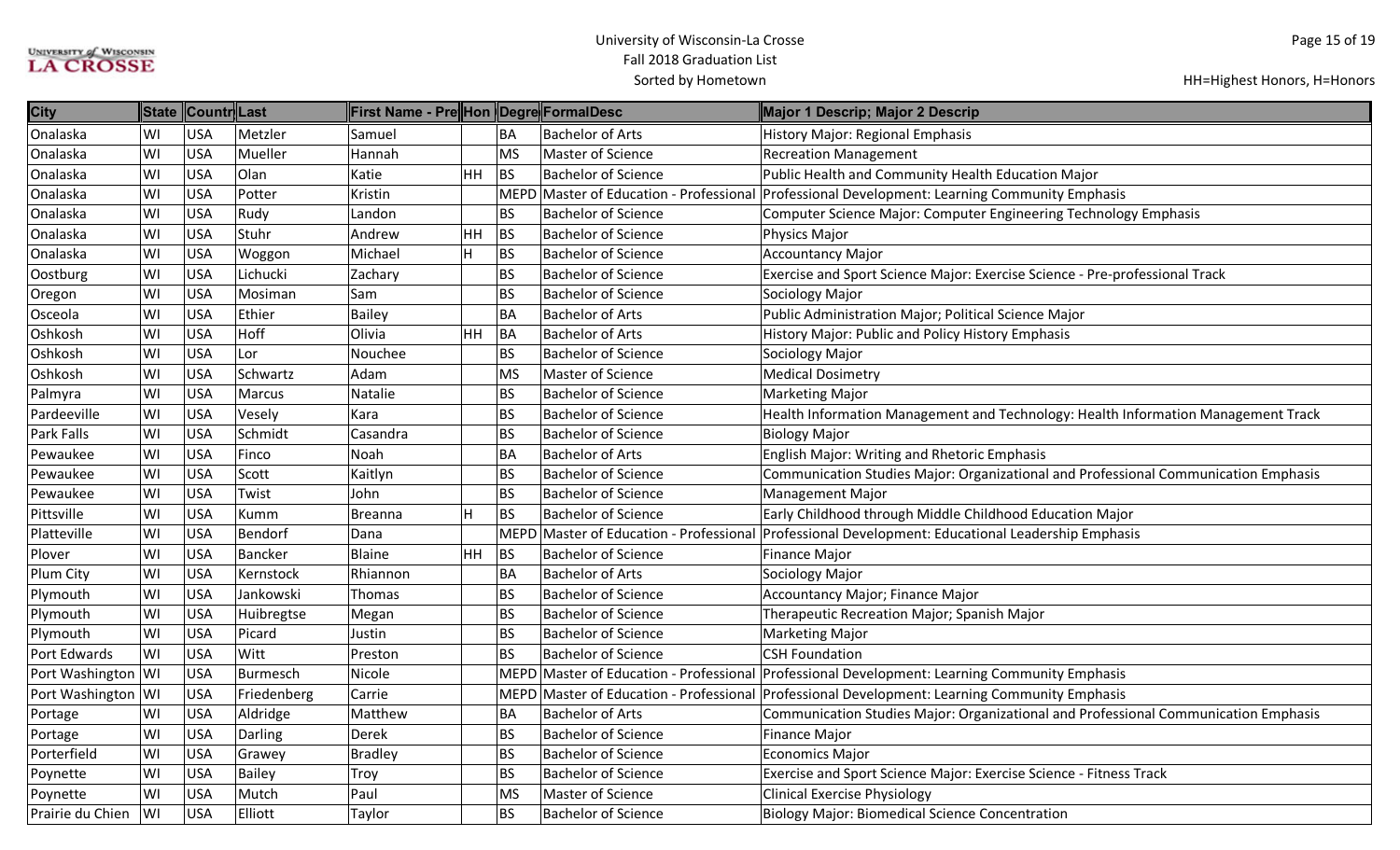| <b>City</b>              |     | State Countr Last |              | First Name - Pre Hon Degre FormalDesc |    |            |                                | Major 1 Descrip; Major 2 Descrip                                                              |
|--------------------------|-----|-------------------|--------------|---------------------------------------|----|------------|--------------------------------|-----------------------------------------------------------------------------------------------|
| Prairie du Sac           | WI  | <b>USA</b>        | O'Neil       | Ryan                                  |    | <b>BS</b>  | <b>Bachelor of Science</b>     | <b>Biology Major</b>                                                                          |
| Prairie du Sac           | WI  | <b>USA</b>        | Sagami       | Makayla                               | Η  | BS         | <b>Bachelor of Science</b>     | Early Childhood through Middle Childhood Education Major                                      |
| Racine                   | WI  | USA               | <b>Borst</b> | Paige                                 |    | <b>MS</b>  | Master of Science              | <b>Exercise and Sport Science: Human Performance</b>                                          |
| Reedsburg                | WI  | <b>USA</b>        | McCain       | Kendra                                |    | <b>MS</b>  | Master of Science              | <b>Occupational Therapy</b>                                                                   |
| Reedsburg                | WI  | USA               | Riebs        | Parker                                |    | <b>MSE</b> | Master of Software Engineering | Software Engineering                                                                          |
| Reedsburg                | WI  | USA               | de Block     | Demi                                  |    | <b>BS</b>  | <b>Bachelor of Science</b>     | Exercise and Sport Science Major: Exercise Science - Pre-professional Track                   |
| Rhinelander              | WI  | USA               | Stroede      | Emma                                  | н  | BS         | <b>Bachelor of Science</b>     | Psychology Major                                                                              |
| <b>Rice Lake</b>         | WI  | USA               | Tomesh       | Jenna                                 | HH | BS         | <b>Bachelor of Science</b>     | Public Health and Community Health Education Major; Spanish Major                             |
| <b>Rice Lake</b>         | WI  | <b>USA</b>        | Swanson      | Turner                                |    | <b>BS</b>  | <b>Bachelor of Science</b>     | <b>Management Major</b>                                                                       |
| <b>Rice Lake</b>         | WI  | <b>USA</b>        | Tangwall     | Anthony                               |    | <b>BS</b>  | <b>Bachelor of Science</b>     | <b>Finance Major</b>                                                                          |
| Rio                      | WI  | <b>USA</b>        | Harruff      | Alexandra                             |    | <b>BS</b>  | <b>Bachelor of Science</b>     | Psychology Major                                                                              |
| Ripon                    | WI  | <b>USA</b>        | Peppler      | Lucas                                 | HH | BS         | <b>Bachelor of Science</b>     | <b>Biology Major: Biomedical Science Concentration</b>                                        |
| <b>River Falls</b>       | WI  | USA               | Luethmers    | Morgen                                | Η  | <b>BS</b>  | <b>Bachelor of Science</b>     | Biology Education Major; General Science Education (Broad Fi                                  |
| <b>River Falls</b>       | WI  | <b>USA</b>        | Campbell     | Mackenzie                             | н  | <b>BS</b>  | <b>Bachelor of Science</b>     | Psychology Major                                                                              |
| <b>River Falls</b>       | WI  | <b>USA</b>        | Hughes       | Carter                                |    | <b>BS</b>  | <b>Bachelor of Science</b>     | Physics Major                                                                                 |
| <b>River Falls</b>       | lwı | USA               | Larsen       | Ethan                                 |    | <b>BS</b>  | <b>Bachelor of Science</b>     | Microbiology Major: Biomedical Concentration                                                  |
| <b>River Falls</b>       | WI  | <b>USA</b>        | Welke        | Sydney                                | HH | <b>BS</b>  | <b>Bachelor of Science</b>     | Psychology Major                                                                              |
| Rothschild               | WI  | <b>USA</b>        | Kohlbeck     | Kierra                                |    | BS         | <b>Bachelor of Science</b>     | Middle Childhood through Early Adolescence Education Major                                    |
| Rothschild               | WI  | <b>USA</b>        | Vick         | Nathan                                |    | <b>BS</b>  | <b>Bachelor of Science</b>     | <b>Marketing Major</b>                                                                        |
| <b>Saint Croix Falls</b> | WI  | USA               | Johnson      | Kianna                                |    | <b>BS</b>  | <b>Bachelor of Science</b>     | Public Administration Major                                                                   |
| <b>Saint Francis</b>     | WI  | USA               | Gerich       | Emily                                 |    |            |                                | MEPD Master of Education - Professional Professional Development: Learning Community Emphasis |
| Sauk City                | WI  | <b>USA</b>        | Friske       | Zane                                  |    | <b>BA</b>  | <b>Bachelor of Arts</b>        | Communication Studies Major: Organizational and Professional Communication Emphasis           |
| Seneca                   | WI  | USA               | Brockway     | <b>Brianna</b>                        |    | <b>BS</b>  | <b>Bachelor of Science</b>     | <b>Therapeutic Recreation Major</b>                                                           |
| Shawano                  | WI  | <b>USA</b>        | Kugel        | Aaron                                 |    | <b>BS</b>  | <b>Bachelor of Science</b>     | Biology Education Major; General Science Education (Broad Fi                                  |
| Sheboygan                | WI  | <b>USA</b>        | Noll         | Karli                                 | HH | BS         | <b>Bachelor of Science</b>     | <b>Therapeutic Recreation Major</b>                                                           |
| Sheboygan                | WI  | USA               | Xiong        | Linda                                 |    | <b>BS</b>  | <b>Bachelor of Science</b>     | Psychology Major                                                                              |
| Shiocton                 | WI  | <b>USA</b>        | Kanaman      | Shane                                 | Η  | <b>BS</b>  | <b>Bachelor of Science</b>     | <b>Finance Major</b>                                                                          |
| Shorewood                | WI  | USA               | Grobelny     | Hannah                                | Η  | <b>BS</b>  | <b>Bachelor of Science</b>     | Public Health and Community Health Education Major; Economics Major                           |
| Shorewood                | WI  | <b>USA</b>        | Loritz       | <b>Brianne</b>                        |    | <b>MS</b>  | Master of Science              | <b>Medical Dosimetry</b>                                                                      |
| Sobieski                 | WI  | USA               | Doersch      | Kendall                               |    | <b>MS</b>  | Master of Science              | Occupational Therapy                                                                          |
| South Milwaukee WI       |     | USA               | Murguia      | Nora                                  |    | <b>BS</b>  | <b>Bachelor of Science</b>     | Middle Childhood through Early Adolescence Education Major                                    |
| Sparta                   | WI  | <b>USA</b>        | Meinke       | Jacob                                 |    | BS         | <b>Bachelor of Science</b>     | Accountancy Major; Finance Major                                                              |
| Sparta                   | WI  | <b>USA</b>        | Nelson       | Desiree                               |    | <b>BS</b>  | <b>Bachelor of Science</b>     | Psychology Major                                                                              |
| Sparta                   | WI  | <b>USA</b>        | Peters       | Charlotte                             |    | <b>BS</b>  | <b>Bachelor of Science</b>     | Geography Major                                                                               |
| Sparta                   | WI  | <b>USA</b>        | Scott        | Alexander                             |    | <b>BS</b>  | <b>Bachelor of Science</b>     | Finance Major                                                                                 |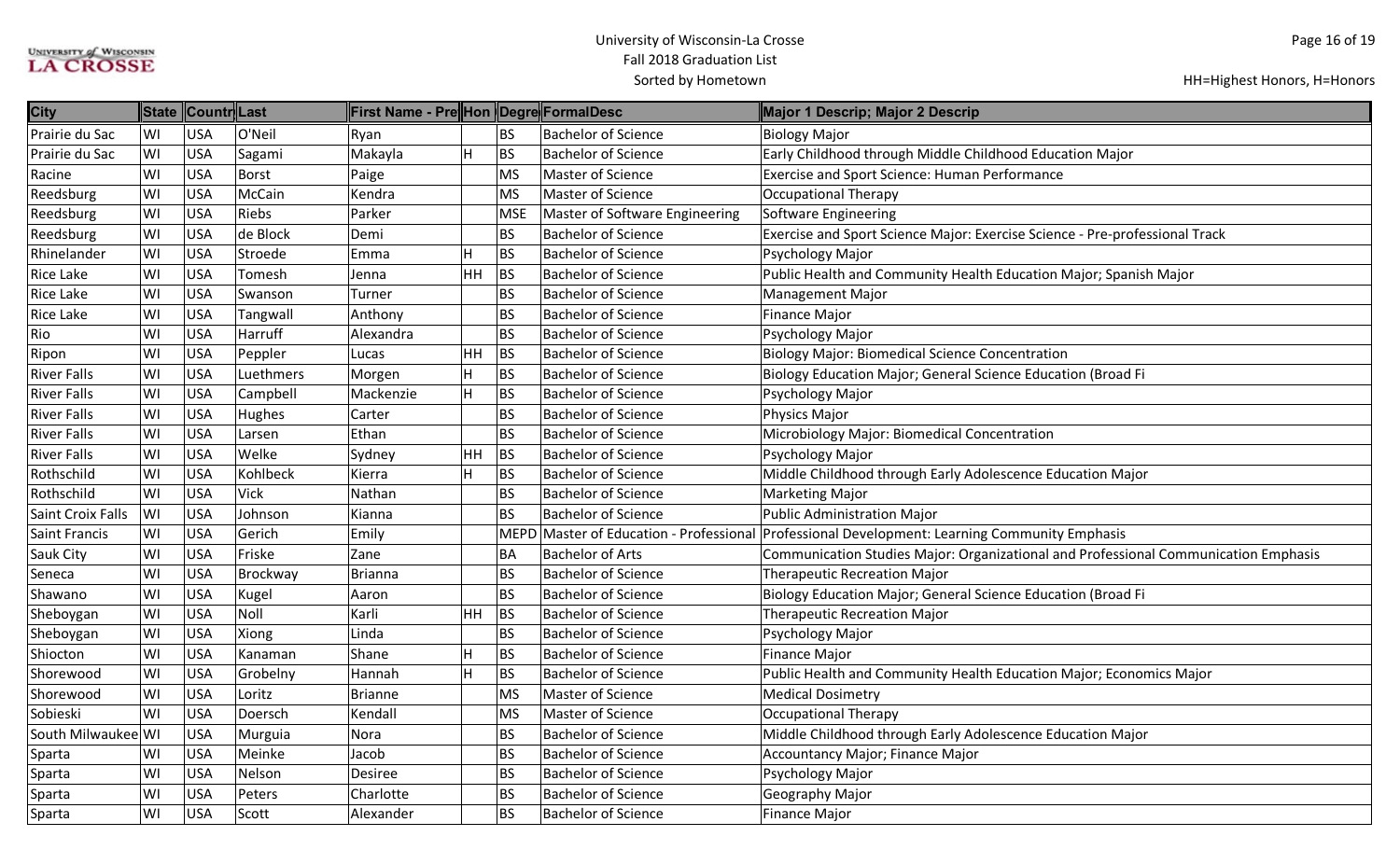| <b>City</b>          | <b>State</b> | Countr Last |             | ∥First Name - Pre∥Hon ∥Degre∥FormalDesc |           |            |                                         | Major 1 Descrip; Major 2 Descrip                                                              |
|----------------------|--------------|-------------|-------------|-----------------------------------------|-----------|------------|-----------------------------------------|-----------------------------------------------------------------------------------------------|
| <b>Stevens Point</b> | WI           | <b>USA</b>  | Berg        | Brianna                                 |           | <b>BS</b>  | <b>Bachelor of Science</b>              | <b>Management Major</b>                                                                       |
| <b>Stevens Point</b> | WI           | <b>USA</b>  | Garski      | Tylan                                   |           | <b>BS</b>  | <b>Bachelor of Science</b>              | <b>Management Major</b>                                                                       |
| <b>Stevens Point</b> | WI           | <b>USA</b>  | O'Brien     | Hannah                                  |           | <b>BS</b>  | <b>Bachelor of Science</b>              | <b>Marketing Major</b>                                                                        |
| Stoddard             | WI           | <b>USA</b>  | Baldwin     | Brooke                                  | <b>HH</b> | <b>BS</b>  | <b>Bachelor of Science</b>              | Management Major                                                                              |
| Stoddard             | WI           | <b>USA</b>  | Odegaard    | Jay                                     |           | <b>MS</b>  | Master of Science                       | <b>Recreation Management</b>                                                                  |
| Stoughton            | WI           | <b>USA</b>  | Davis       | Shelby                                  | H         | BS         | <b>Bachelor of Science</b>              | Early Childhood through Middle Childhood Education Major                                      |
| Stratford            | WI           | <b>USA</b>  | Bryant      | Caleb                                   |           | <b>BS</b>  | <b>Bachelor of Science</b>              | <b>Finance Major</b>                                                                          |
| Strum                | WI           | <b>USA</b>  | Gregory     | Morgan                                  |           | <b>BS</b>  | <b>Bachelor of Science</b>              | Early Childhood through Middle Childhood Education Major                                      |
| Sturtevant           | WI           | <b>USA</b>  | Fonk        | Amanda                                  | H         | BS         | <b>Bachelor of Science</b>              | Middle Childhood through Early Adolescence Education Major                                    |
| Suamico              | WI           | <b>USA</b>  | Biebel      | Maxwell                                 |           | <b>BS</b>  | <b>Bachelor of Science</b>              | <b>Marketing Major</b>                                                                        |
| Suamico              | WI           | <b>USA</b>  | Hempel      | Stephanie                               | H         | <b>BS</b>  | <b>Bachelor of Science</b>              | <b>English Education Major</b>                                                                |
| Sun Prairie          | WI           | <b>USA</b>  | Wolfe       | Jake                                    |           | <b>BS</b>  | <b>Bachelor of Science</b>              | Computer Science Major; Mathematics Major: Applied Emphasis                                   |
| Sun Prairie          | WI           | <b>USA</b>  | Blair       | Andrew                                  |           | <b>BS</b>  | <b>Bachelor of Science</b>              | <b>Biology Major</b>                                                                          |
| Sun Prairie          | WI           | <b>USA</b>  | Cuevas-Ruiz | Patricia                                |           | <b>BS</b>  | <b>Bachelor of Science</b>              | Psychology Major                                                                              |
| Sun Prairie          | WI           | <b>USA</b>  | Davis       | Rachel                                  |           | <b>BS</b>  | <b>Bachelor of Science</b>              | Middle Childhood through Early Adolescence Education Major                                    |
| Sun Prairie          | WI           | <b>USA</b>  | Garvey      | Michael                                 |           | <b>BS</b>  | <b>Bachelor of Science</b>              | <b>Marketing Major</b>                                                                        |
| Sun Prairie          | WI           | <b>USA</b>  | Jefferson   | Callie                                  |           | <b>BS</b>  | <b>Bachelor of Science</b>              | <b>Marketing Major</b>                                                                        |
| Sun Prairie          | WI           | <b>USA</b>  | McCloskey   | Mitchel                                 |           | <b>BS</b>  | <b>Bachelor of Science</b>              | <b>Biology Major: Aquatic Science Concentration</b>                                           |
| Sun Prairie          | WI           | <b>USA</b>  | Presser     | Audrey                                  | HH        | BS         | <b>Bachelor of Science</b>              | Middle Childhood through Early Adolescence Education Major                                    |
| Sussex               | WI           | <b>USA</b>  | Beckett     | Sam                                     | <b>HH</b> | BA         | <b>Bachelor of Arts</b>                 | Psychology Major                                                                              |
| Sussex               | WI           | <b>USA</b>  | Casper      | Elizabeth                               |           | <b>BS</b>  | <b>Bachelor of Science</b>              | <b>Biology Major</b>                                                                          |
| Sussex               | WI           | <b>USA</b>  | Sibilsky    | Theodore                                |           | <b>BS</b>  | <b>Bachelor of Science</b>              | Communication Studies Major: Organizational and Professional Communication Emphasis           |
| Sussex               | WI           | <b>USA</b>  | Van Allen   | Kyle                                    |           | <b>MSE</b> | Master of Software Engineering          | Software Engineering                                                                          |
| Thiensville          | WI           | <b>USA</b>  | Laabs       | Rachel                                  | H         | BS         | <b>Bachelor of Science</b>              | <b>Marketing Major</b>                                                                        |
| Tomah                | WI           | <b>USA</b>  | Brandau     | Lacy                                    |           | <b>BS</b>  | <b>Bachelor of Science</b>              | Biology Major: Cellular and Molecular Biology Concentration                                   |
| Tomah                | WI           | <b>USA</b>  | Kroener     | Kollin                                  |           | <b>BS</b>  | <b>Bachelor of Science</b>              | <b>Biology Major</b>                                                                          |
| Turtle Lake          | WI           | <b>USA</b>  | Engman      | Meredith                                | H         | <b>BA</b>  | <b>Bachelor of Arts</b>                 | Communication Studies Major: Organizational and Professional Communication Emphasis           |
| <b>Two Rivers</b>    | WI           | <b>USA</b>  | Remiker     | <b>Baily</b>                            |           | <b>BS</b>  | <b>Bachelor of Science</b>              | <b>Public Administration Major</b>                                                            |
| <b>Union Grove</b>   | WI           | <b>USA</b>  | Michels     | Alexandra                               |           | <b>BS</b>  | <b>Bachelor of Science</b>              | <b>Biology Major</b>                                                                          |
| Verona               | WI           | <b>USA</b>  | Maydaniuk   | Quinton                                 |           | <b>BS</b>  | <b>Bachelor of Science</b>              | <b>Biology Education Major</b>                                                                |
| Verona               | WI           | <b>USA</b>  | Pekol       | Kennedy                                 | H         | <b>BS</b>  | <b>Bachelor of Science</b>              | Early Childhood through Middle Childhood Education Major                                      |
| Viroqua              | WI           | <b>USA</b>  | Larrabee    | Jenny                                   |           |            | MEPD Master of Education - Professional | Professional Development: Learning Community Emphasis                                         |
| Walworth             | WI           | <b>USA</b>  | Delgado     | Zachary                                 |           | <b>BS</b>  | <b>Bachelor of Science</b>              | Psychology Major                                                                              |
| Walworth             | WI           | <b>USA</b>  | Pearce      | Kathryn                                 |           |            |                                         | MEPD Master of Education - Professional Professional Development: Learning Community Emphasis |
| Waterloo             | WI           | <b>USA</b>  | Tesmer      | Nathan                                  | HH        | BS         | <b>Bachelor of Science</b>              | Economics Major; Finance Major                                                                |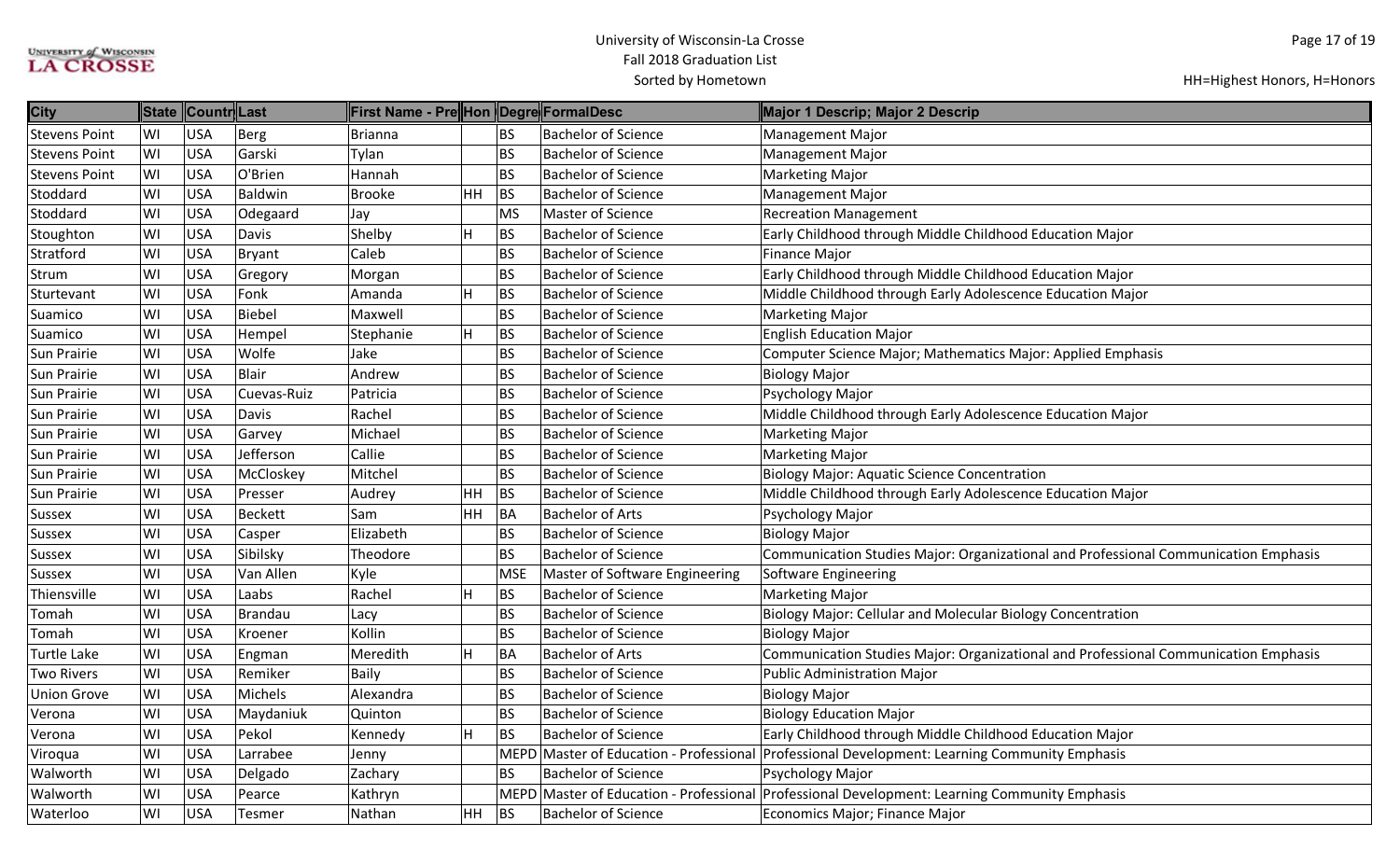| <b>City</b>       |     | State Countr Last |               | First Name - Pre  Hon   Degre  FormalDesc |           |           |                            | Major 1 Descrip; Major 2 Descrip                                                    |
|-------------------|-----|-------------------|---------------|-------------------------------------------|-----------|-----------|----------------------------|-------------------------------------------------------------------------------------|
| Watertown         | WI  | USA               | Birkholz      | Logan                                     |           | <b>BS</b> | <b>Bachelor of Science</b> | Social Studies Education Major (Broad Field Option A); History Education Major      |
| Watertown         | WI  | <b>USA</b>        | Manders       | Hannah                                    | HH        | BS        | <b>Bachelor of Science</b> | Middle Childhood through Early Adolescence Education Major                          |
| Watertown         | WI  | <b>USA</b>        | Pichette      | Adam                                      |           | <b>BS</b> | <b>Bachelor of Science</b> | <b>Exercise and Sport Science Major: Physical Education</b>                         |
| Waukesha          | WI  | USA               | <b>Berens</b> | Michael                                   | <b>HH</b> | <b>BS</b> | <b>Bachelor of Science</b> | Accountancy Major; Finance Major                                                    |
| Waukesha          | WI  | USA               | Schiewer      | Jenna                                     | HH        | BS        | <b>Bachelor of Science</b> | Music Major: Choral Emphasis; Music Major: General Emphasis                         |
| Waukesha          | WI  | USA               | Blachowski    | Gemma                                     |           | <b>BS</b> | <b>Bachelor of Science</b> | <b>Biology Major</b>                                                                |
| Waukesha          | WI  | USA               | Coxey         | Joseph                                    |           | <b>BS</b> | <b>Bachelor of Science</b> | Marketing Major                                                                     |
| Waukesha          | WI  | <b>USA</b>        | Ketterman     | Daniel                                    |           | <b>BS</b> | <b>Bachelor of Science</b> | <b>Economics Major</b>                                                              |
| Waukesha          | WI  | <b>USA</b>        | Zamzow        | Matt                                      | HH        | BS        | <b>Bachelor of Science</b> | <b>Biology Major: Biomedical Science Concentration</b>                              |
| Waunakee          | WI  | USA               | Tuschl        | Joshua                                    |           | <b>BS</b> | <b>Bachelor of Science</b> | Accountancy Major; Finance Major                                                    |
| Waunakee          | WI  | <b>USA</b>        | Homan         | Sydney                                    |           | <b>BS</b> | <b>Bachelor of Science</b> | <b>Marketing Major</b>                                                              |
| Waunakee          | WI  | USA               | Krantz        | Nicolette                                 | н         | <b>BS</b> | <b>Bachelor of Science</b> | Geography Major                                                                     |
| Waupaca           | WI  | USA               | Jacob         | Sidney                                    |           | <b>BS</b> | <b>Bachelor of Science</b> | Management Major                                                                    |
| Waupaca           | WI  | <b>USA</b>        | Muntner       | Makayla                                   | HH        | <b>BS</b> | <b>Bachelor of Science</b> | Sociology Major                                                                     |
| Wausau            | WI  | <b>USA</b>        | Chen          | Richard                                   |           | <b>BS</b> | <b>Bachelor of Science</b> | Finance Major                                                                       |
| Wausau            | WI  | <b>USA</b>        | Etten         | Treva                                     |           | BS        | <b>Bachelor of Science</b> | Early Childhood through Middle Childhood Education Major                            |
| Wausau            | WI  | <b>USA</b>        | Hinds         | Hannah                                    | HH        | <b>BA</b> | <b>Bachelor of Arts</b>    | Psychology Major                                                                    |
| Wausau            | WI  | <b>USA</b>        | Nordlund      | Cory                                      |           | <b>BS</b> | <b>Bachelor of Science</b> | Sociology Major                                                                     |
| Wausau            | lwı | USA               | Schlinkmann   | Taylor                                    |           | <b>BS</b> | <b>Bachelor of Science</b> | Middle Childhood through Early Adolescence Education Major                          |
| Wauwatosa         | WI  | USA               | Ditscheit     | Elise                                     |           | <b>BS</b> | <b>Bachelor of Science</b> | Communication Studies Major: Organizational and Professional Communication Emphasis |
| Wauwatosa         | WI  | <b>USA</b>        | Schuller      | Connor                                    |           | <b>BS</b> | <b>Bachelor of Science</b> | Undergraduate Special - Non Degree                                                  |
| <b>West Allis</b> | WI  | USA               | Anton         | Geraldinne                                |           | <b>BA</b> | <b>Bachelor of Arts</b>    | French Major: Business Concentration                                                |
| <b>West Allis</b> | WI  | USA               | Jimenez       | Isabella                                  |           | <b>BS</b> | <b>Bachelor of Science</b> | Psychology Major                                                                    |
| <b>West Bend</b>  | WI  | <b>USA</b>        | Surprise      | Sarah                                     | H         | <b>BA</b> | <b>Bachelor of Arts</b>    | Psychology Major                                                                    |
| <b>West Salem</b> | WI  | USA               | <b>Bauer</b>  | Carissa                                   |           | <b>BS</b> | <b>Bachelor of Science</b> | Psychology Major                                                                    |
| <b>West Salem</b> | WI  | USA               | Huebsch       | Ryan                                      | H         | <b>BS</b> | <b>Bachelor of Science</b> | Political Science Major                                                             |
| <b>West Salem</b> | WI  | USA               | Huinker       | Morgan                                    |           | <b>BA</b> | <b>Bachelor of Arts</b>    | Psychology Major                                                                    |
| <b>West Salem</b> | WI  | <b>USA</b>        | Rigotti       | Katelyn                                   |           | <b>BA</b> | <b>Bachelor of Arts</b>    | History Major: Regional Emphasis                                                    |
| <b>West Salem</b> | WI  | USA               | Wierzbicki    | Angela                                    |           | <b>BA</b> | <b>Bachelor of Arts</b>    | Communication Studies Major: Organizational and Professional Communication Emphasis |
| Westby            | WI  | <b>USA</b>        | Peterson      | Paige                                     |           | <b>BS</b> | <b>Bachelor of Science</b> | Middle Childhood through Early Adolescence Education Major                          |
| Westby            | WI  | <b>USA</b>        | Snustead      | McKenzie                                  |           | <b>MS</b> | <b>Master of Science</b>   | <b>Clinical Exercise Physiology</b>                                                 |
| Westby            | WI  | <b>USA</b>        | Von Ruden     | Nicole                                    | <b>HH</b> | <b>BS</b> | <b>Bachelor of Science</b> | Early Childhood through Middle Childhood Education Major                            |
| Weston            | WI  | <b>USA</b>        | Denk          | Lucas                                     |           | <b>BS</b> | <b>Bachelor of Science</b> | Computer Science Major                                                              |
| Whitehall         | WI  | USA               | Goplin        | Shylana                                   |           | <b>BS</b> | <b>Bachelor of Science</b> | <b>Therapeutic Recreation Major</b>                                                 |
| Whitewater        | WI  | USA               | Weisbrod      | Julianna                                  | <b>HH</b> | <b>BS</b> | <b>Bachelor of Science</b> | Middle Childhood through Early Adolescence Education Major                          |